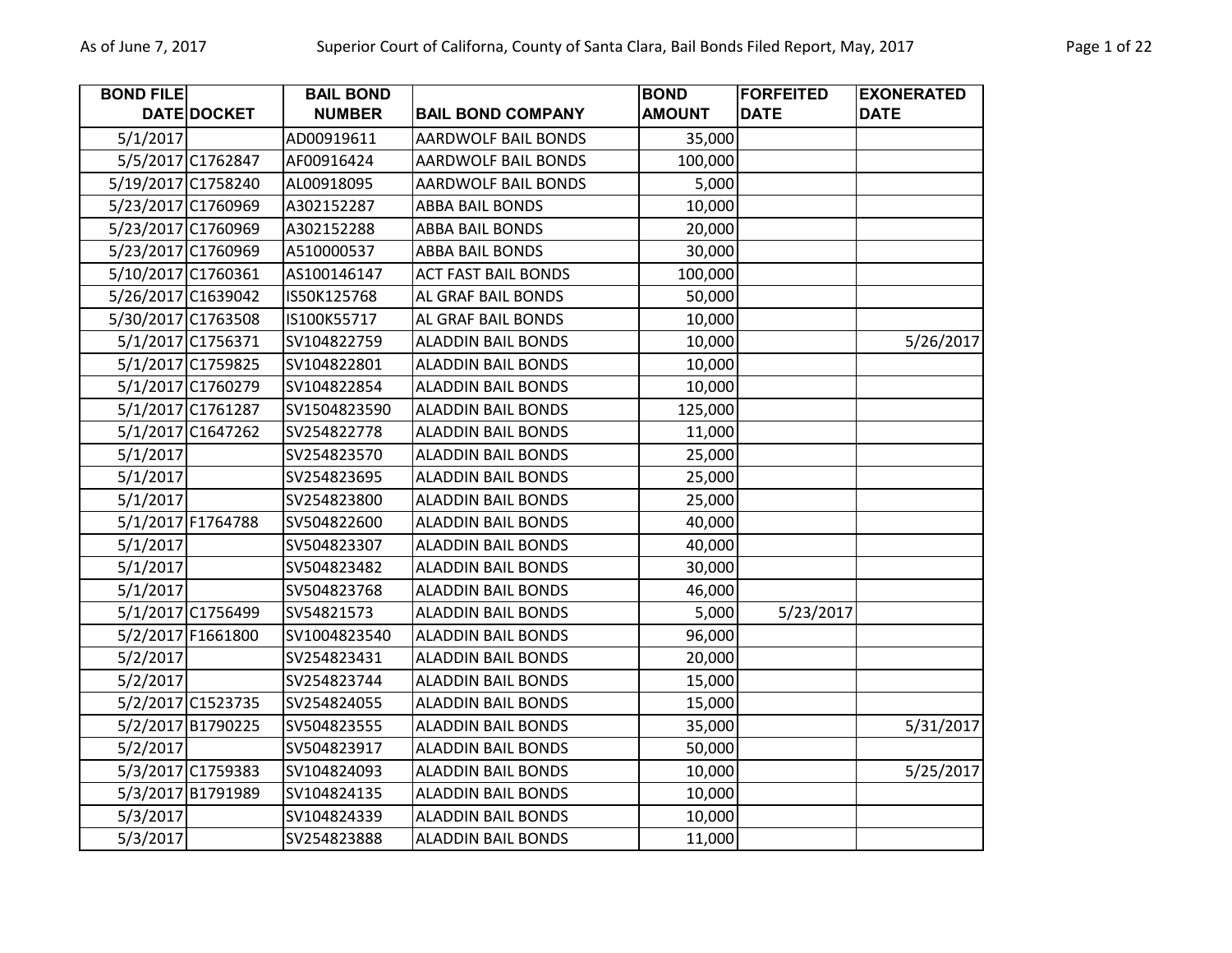| <b>BOND FILE</b> |                    | <b>BAIL BOND</b> |                           | <b>BOND</b>   | <b>FORFEITED</b> | <b>EXONERATED</b> |
|------------------|--------------------|------------------|---------------------------|---------------|------------------|-------------------|
|                  | <b>DATE DOCKET</b> | <b>NUMBER</b>    | <b>BAIL BOND COMPANY</b>  | <b>AMOUNT</b> | <b>DATE</b>      | <b>DATE</b>       |
|                  | 5/3/2017 C1762411  | SV254824165      | <b>ALADDIN BAIL BONDS</b> | 15,000        |                  |                   |
|                  | 5/3/2017 B1792077  | SV504823875      | <b>ALADDIN BAIL BONDS</b> | 25,000        |                  |                   |
|                  | 5/3/2017 B1688148  | SV54823857       | <b>ALADDIN BAIL BONDS</b> | 5,000         |                  | 5/26/2017         |
|                  | 5/4/2017 B1686813  | SV104819966      | <b>ALADDIN BAIL BONDS</b> | 10,000        |                  |                   |
|                  | 5/4/2017 C1651655  | SV54824550       | <b>ALADDIN BAIL BONDS</b> | 3,000         |                  | 5/4/2017          |
|                  | 5/5/2017 B1790024  | SV104823197      | <b>ALADDIN BAIL BONDS</b> | 10,000        |                  |                   |
|                  | 5/5/2017 B1791507  | SV104824371      | <b>ALADDIN BAIL BONDS</b> | 10,000        |                  |                   |
|                  | 5/5/2017 C1632069  | SV254824462      | <b>ALADDIN BAIL BONDS</b> | 25,000        |                  |                   |
|                  | 5/5/2017 C1762733  | SV254824489      | <b>ALADDIN BAIL BONDS</b> | 25,000        |                  |                   |
|                  | 5/5/2017 B1791433  | SV504824343      | <b>ALADDIN BAIL BONDS</b> | 50,000        |                  |                   |
|                  | 5/5/2017 C1651000  | SV54822904       | <b>ALADDIN BAIL BONDS</b> | 5,000         |                  |                   |
|                  | 5/5/2017 C1762337  | SV54824424       | <b>ALADDIN BAIL BONDS</b> | 5,000         | 5/16/2017        | 5/19/2017         |
|                  | 5/8/2017 C1758840  | SV1004824901     | <b>ALADDIN BAIL BONDS</b> | 70,000        |                  |                   |
| 5/8/2017         |                    | SV1004825378     | <b>ALADDIN BAIL BONDS</b> | 100,000       |                  |                   |
|                  | 5/8/2017 C1763047  | SV104825445      | <b>ALADDIN BAIL BONDS</b> | 10,000        |                  |                   |
|                  | 5/8/2017 C1653772  | SV104825483      | <b>ALADDIN BAIL BONDS</b> | 6,000         |                  |                   |
| 5/8/2017         |                    | SV254824470      | <b>ALADDIN BAIL BONDS</b> | 20,000        |                  |                   |
|                  | 5/8/2017 C1761268  | SV254824906      | <b>ALADDIN BAIL BONDS</b> | 10,000        | 6/5/2017         |                   |
|                  | 5/8/2017 B1475018  | SV254825078      | <b>ALADDIN BAIL BONDS</b> | 20,000        |                  |                   |
| 5/8/2017         |                    | SV254825254      | <b>ALADDIN BAIL BONDS</b> | 25,000        |                  |                   |
| 5/8/2017         |                    | SV254825438      | <b>ALADDIN BAIL BONDS</b> | 25,000        |                  |                   |
| 5/8/2017         |                    | SV254825450      | <b>ALADDIN BAIL BONDS</b> | 25,000        |                  |                   |
|                  | 5/8/2017 F1660564  | SV504824567      | <b>ALADDIN BAIL BONDS</b> | 50,000        |                  |                   |
| 5/8/2017         |                    | SV504825137      | <b>ALADDIN BAIL BONDS</b> | 40,000        |                  |                   |
| 5/8/2017         |                    | SV504825144      | <b>ALADDIN BAIL BONDS</b> | 35,000        |                  |                   |
|                  | 5/8/2017 C1758399  | SV54825035       | <b>ALADDIN BAIL BONDS</b> | 5,000         |                  |                   |
|                  | 5/8/2017 C1762161  | SV54825262       | <b>ALADDIN BAIL BONDS</b> | 5,000         |                  |                   |
|                  | 5/9/2017 C1760719  | SV104825588      | <b>ALADDIN BAIL BONDS</b> | 10,000        |                  |                   |
|                  | 5/9/2017 C1653042  | SV104825610      | <b>ALADDIN BAIL BONDS</b> | 5,000         |                  |                   |
|                  | 5/9/2017 B1475951  | SV504824986      | <b>ALADDIN BAIL BONDS</b> | 30,000        |                  |                   |
| 5/9/2017         |                    | SV504825291      | <b>ALADDIN BAIL BONDS</b> | 50,000        |                  |                   |
|                  | 5/10/2017 C1762438 | SV1004825727     | <b>ALADDIN BAIL BONDS</b> | 75,000        |                  |                   |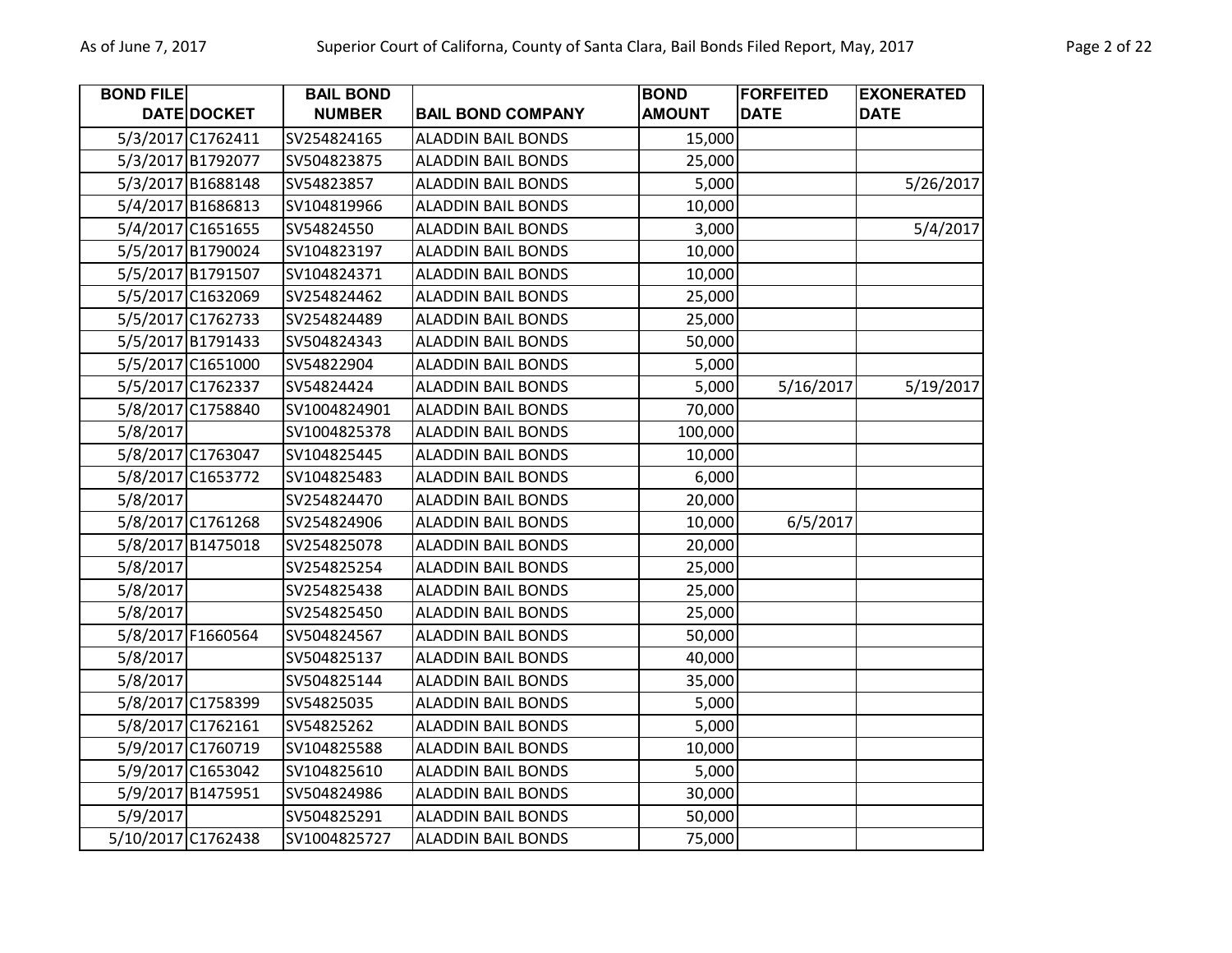| <b>BOND FILE</b> |                    | <b>BAIL BOND</b> |                           | <b>BOND</b>   | <b>FORFEITED</b> | <b>EXONERATED</b> |
|------------------|--------------------|------------------|---------------------------|---------------|------------------|-------------------|
|                  | DATE DOCKET        | <b>NUMBER</b>    | <b>BAIL BOND COMPANY</b>  | <b>AMOUNT</b> | <b>DATE</b>      | <b>DATE</b>       |
|                  | 5/10/2017 C1644327 | SV104823752      | <b>ALADDIN BAIL BONDS</b> | 10,000        |                  |                   |
| 5/10/2017        |                    | SV104825690      | <b>ALADDIN BAIL BONDS</b> | 10,000        |                  |                   |
|                  | 5/10/2017 C1760298 | SV2504739943     | <b>ALADDIN BAIL BONDS</b> | 100,000       |                  |                   |
|                  | 5/10/2017 C1760266 | SV254824313      | <b>ALADDIN BAIL BONDS</b> | 20,000        | 5/31/2017        |                   |
|                  | 5/10/2017 C1639760 | SV254824488      | <b>ALADDIN BAIL BONDS</b> | 20,000        |                  | 6/2/2017          |
|                  | 5/10/2017 B1688408 | SV254824647      | <b>ALADDIN BAIL BONDS</b> | 20,000        |                  |                   |
|                  | 5/10/2017 C1757272 | SV254825778      | <b>ALADDIN BAIL BONDS</b> | 25,000        |                  |                   |
| 5/10/2017        |                    | SV504825683      | <b>ALADDIN BAIL BONDS</b> | 50,000        |                  |                   |
|                  | 5/10/2017 C1756083 | SV54823390       | <b>ALADDIN BAIL BONDS</b> | 5,000         |                  |                   |
|                  | 5/10/2017 B1790820 | SV54825702       | <b>ALADDIN BAIL BONDS</b> | 5,000         |                  |                   |
|                  | 5/11/2017 C1757317 | SV254826097      | <b>ALADDIN BAIL BONDS</b> | 15,000        |                  | 5/26/2017         |
|                  | 5/11/2017 C1761891 | SV254826124      | <b>ALADDIN BAIL BONDS</b> | 25,000        |                  |                   |
|                  | 5/11/2017 C1527833 | SV54826115       | <b>ALADDIN BAIL BONDS</b> | 5,000         |                  |                   |
|                  | 5/11/2017 C1762318 | SV54826118       | <b>ALADDIN BAIL BONDS</b> | 5,000         |                  |                   |
|                  | 5/12/2017 F1764661 | SV1004825704     | <b>ALADDIN BAIL BONDS</b> | 81,000        |                  |                   |
|                  | 5/12/2017 C1755690 | SV104825559      | <b>ALADDIN BAIL BONDS</b> | 7,500         |                  |                   |
|                  | 5/12/2017 C1762065 | SV254826114      | <b>ALADDIN BAIL BONDS</b> | 12,000        |                  |                   |
| 5/12/2017        |                    | SV254826242      | <b>ALADDIN BAIL BONDS</b> | 25,000        |                  |                   |
|                  | 5/12/2017 C1758277 | SV504825544      | <b>ALADDIN BAIL BONDS</b> | 35,000        |                  |                   |
| 5/12/2017        |                    | SV504826185      | <b>ALADDIN BAIL BONDS</b> | 25,000        |                  |                   |
|                  | 5/12/2017 B1791085 | SV54825574       | <b>ALADDIN BAIL BONDS</b> | 5,000         |                  |                   |
|                  | 5/15/2017 F1763722 | SV1004825960     | <b>ALADDIN BAIL BONDS</b> | 55,000        |                  |                   |
| 5/15/2017        |                    | SV1004826824     | <b>ALADDIN BAIL BONDS</b> | 60,000        |                  |                   |
|                  | 5/15/2017 C1651243 | SV104822757      | <b>ALADDIN BAIL BONDS</b> | 7,500         |                  |                   |
|                  | 5/15/2017 F1764270 | SV104825767      | <b>ALADDIN BAIL BONDS</b> | 6,000         |                  |                   |
|                  | 5/15/2017 C1760969 | SV104826281      | <b>ALADDIN BAIL BONDS</b> | 10,000        |                  |                   |
| 5/15/2017        |                    | SV104826913      | <b>ALADDIN BAIL BONDS</b> | 10,000        |                  |                   |
| 5/15/2017        |                    | SV104826972      | <b>ALADDIN BAIL BONDS</b> | 10,000        |                  |                   |
| 5/15/2017        |                    | SV104826986      | <b>ALADDIN BAIL BONDS</b> | 10,000        |                  |                   |
| 5/15/2017        |                    | SV104826989      | <b>ALADDIN BAIL BONDS</b> | 10,000        |                  |                   |
| 5/15/2017        |                    | SV104827015      | <b>ALADDIN BAIL BONDS</b> | 10,000        |                  |                   |
| 5/15/2017        |                    | SV254826475      | <b>ALADDIN BAIL BONDS</b> | 15,000        |                  |                   |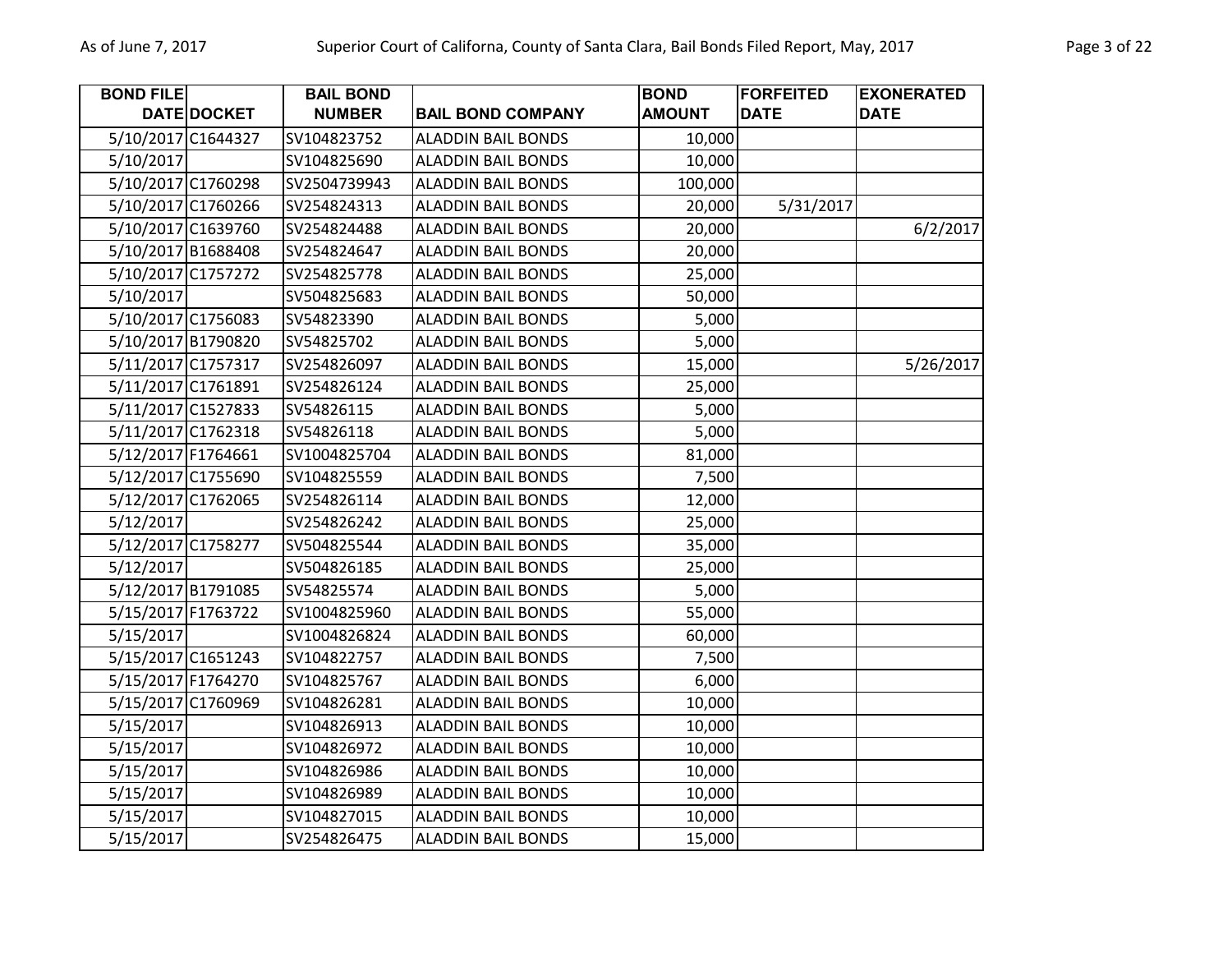| Page 4 of 22 |  |
|--------------|--|
|--------------|--|

| <b>BOND FILE</b>   |                    | <b>BAIL BOND</b> |                           | <b>BOND</b>   | <b>FORFEITED</b> | <b>EXONERATED</b> |
|--------------------|--------------------|------------------|---------------------------|---------------|------------------|-------------------|
|                    | <b>DATE DOCKET</b> | <b>NUMBER</b>    | <b>BAIL BOND COMPANY</b>  | <b>AMOUNT</b> | <b>DATE</b>      | <b>DATE</b>       |
| 5/15/2017          |                    | SV254826814      | <b>ALADDIN BAIL BONDS</b> | 25,000        |                  |                   |
|                    | 5/15/2017 B1790980 | SV254826835      | <b>ALADDIN BAIL BONDS</b> | 25,000        |                  |                   |
|                    | 5/15/2017 C1650213 | SV254826931      | <b>ALADDIN BAIL BONDS</b> | 10,000        |                  |                   |
|                    | 5/15/2017 C1758762 | SV254826932      | <b>ALADDIN BAIL BONDS</b> | 10,000        |                  |                   |
|                    | 5/15/2017 C1760229 | SV254826987      | <b>ALADDIN BAIL BONDS</b> | 5,000         |                  |                   |
| 5/15/2017          |                    | SV254827052      | <b>ALADDIN BAIL BONDS</b> | 25,000        |                  |                   |
|                    | 5/15/2017 C1762508 | SV504826289      | <b>ALADDIN BAIL BONDS</b> | 50,000        |                  |                   |
| 5/15/2017          |                    | SV504826886      | <b>ALADDIN BAIL BONDS</b> | 50,000        |                  |                   |
|                    | 5/15/2017 C1762461 | SV54826264       | <b>ALADDIN BAIL BONDS</b> | 5,000         |                  |                   |
| 5/16/2017 F1764602 |                    | SV104826574      | <b>ALADDIN BAIL BONDS</b> | 10,000        | 5/18/2017        |                   |
|                    | 5/16/2017 B1792173 | SV104826595      | <b>ALADDIN BAIL BONDS</b> | 5,000         |                  |                   |
| 5/16/2017          |                    | SV254826979      | <b>ALADDIN BAIL BONDS</b> | 15,000        |                  |                   |
| 5/16/2017          |                    | SV254827229      | <b>ALADDIN BAIL BONDS</b> | 16,000        |                  |                   |
|                    | 5/16/2017 C1629842 | SV254827231      | <b>ALADDIN BAIL BONDS</b> | 25,000        |                  |                   |
| 5/16/2017          |                    | SV254827246      | <b>ALADDIN BAIL BONDS</b> | 25,000        |                  |                   |
|                    | 5/16/2017 C1761276 | SV254827286      | <b>ALADDIN BAIL BONDS</b> | 25,000        |                  |                   |
| 5/16/2017          |                    | SV504826977      | <b>ALADDIN BAIL BONDS</b> | 25,000        |                  |                   |
| 5/16/2017          |                    | SV504827092      | <b>ALADDIN BAIL BONDS</b> | 25,000        |                  |                   |
| 5/16/2017          |                    | SV504827275      | <b>ALADDIN BAIL BONDS</b> | 50,000        |                  |                   |
| 5/16/2017          |                    | SV504827331      | <b>ALADDIN BAIL BONDS</b> | 50,000        |                  |                   |
|                    | 5/16/2017 F1764562 | SV54825886       | <b>ALADDIN BAIL BONDS</b> | 5,000         |                  |                   |
|                    | 5/16/2017 F1764510 | SV54826660       | <b>ALADDIN BAIL BONDS</b> | 5,000         |                  |                   |
|                    | 5/16/2017 C1647596 | SV54827343       | <b>ALADDIN BAIL BONDS</b> | 5,000         |                  |                   |
|                    | 5/17/2017 C1229573 | SV104824605      | <b>ALADDIN BAIL BONDS</b> | 7,500         |                  |                   |
|                    | 5/17/2017 C1641121 | SV104825063      | <b>ALADDIN BAIL BONDS</b> | 7,500         |                  |                   |
|                    | 5/17/2017 B1790405 | SV254826499      | <b>ALADDIN BAIL BONDS</b> | 25,000        |                  |                   |
|                    | 5/17/2017 C1762658 | SV504827097      | <b>ALADDIN BAIL BONDS</b> | 45,000        |                  |                   |
|                    | 5/18/2017 C1761933 | SV104827426      | <b>ALADDIN BAIL BONDS</b> | 6,000         |                  |                   |
|                    | 5/18/2017 C1760969 | SV104827475      | <b>ALADDIN BAIL BONDS</b> | 10,000        |                  |                   |
| 5/18/2017          |                    | SV504827599      | <b>ALADDIN BAIL BONDS</b> | 50,000        |                  |                   |
|                    | 5/19/2017 C1761577 | SV104827352      | <b>ALADDIN BAIL BONDS</b> | 6,000         |                  |                   |
|                    | 5/19/2017 F1764346 | SV104827753      | <b>ALADDIN BAIL BONDS</b> | 10,000        |                  |                   |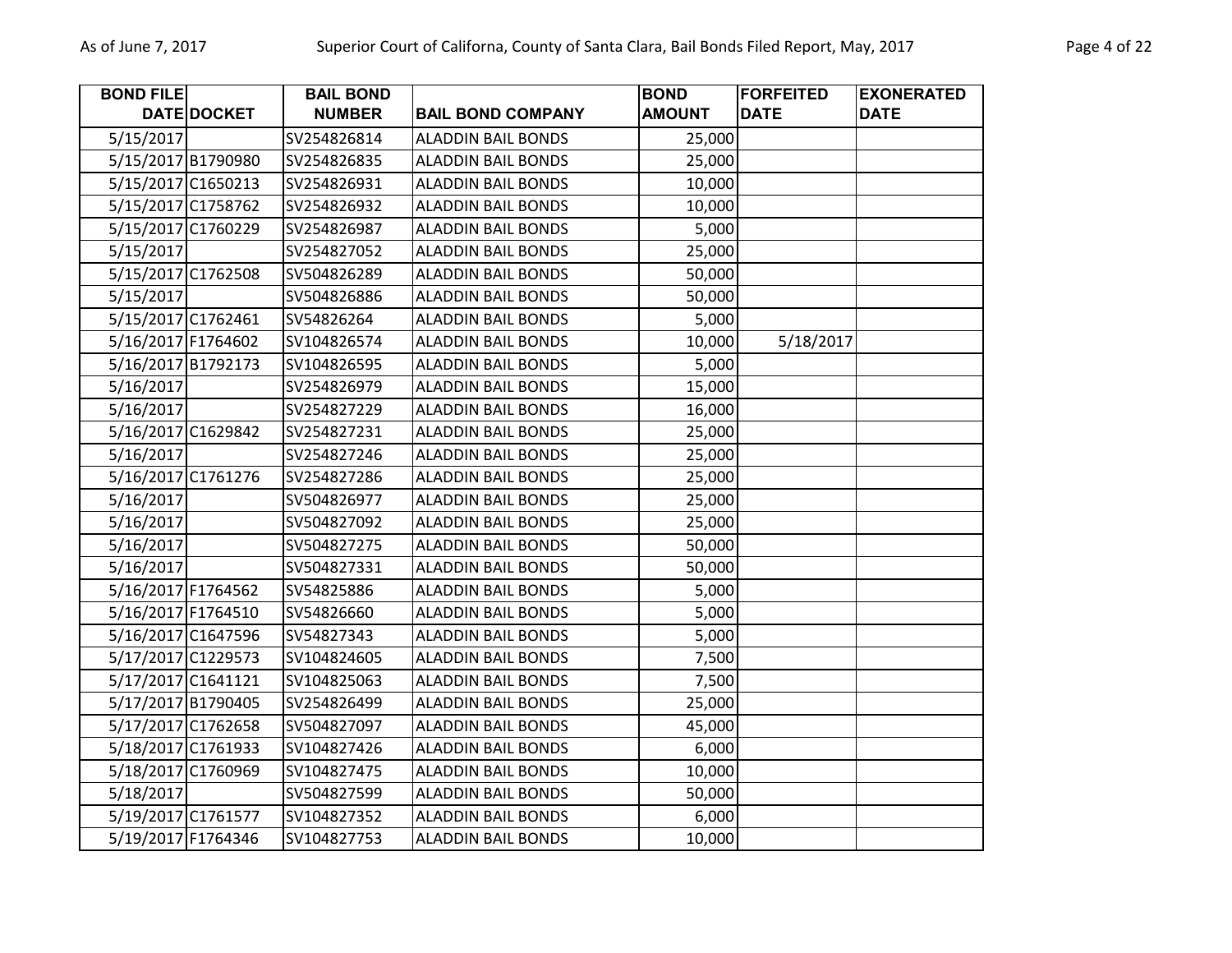| <b>BOND FILE</b>   |                    | <b>BAIL BOND</b> |                           | <b>BOND</b>   | <b>FORFEITED</b> | <b>EXONERATED</b> |
|--------------------|--------------------|------------------|---------------------------|---------------|------------------|-------------------|
|                    | DATE DOCKET        | <b>NUMBER</b>    | <b>BAIL BOND COMPANY</b>  | <b>AMOUNT</b> | <b>DATE</b>      | <b>DATE</b>       |
| 5/19/2017 C1648262 |                    | SV104827848      | <b>ALADDIN BAIL BONDS</b> | 10,000        |                  |                   |
| 5/19/2017          |                    | SV1504827850     | <b>ALADDIN BAIL BONDS</b> | 102,000       |                  |                   |
| 5/19/2017 B1790665 |                    | SV254827383      | <b>ALADDIN BAIL BONDS</b> | 20,000        |                  |                   |
| 5/19/2017 B1685599 |                    | SV254827752      | <b>ALADDIN BAIL BONDS</b> | 18,000        |                  |                   |
| 5/19/2017 C1643577 |                    | SV254827889      | <b>ALADDIN BAIL BONDS</b> | 25,000        |                  |                   |
| 5/19/2017 C1759514 |                    | SV254827890      | <b>ALADDIN BAIL BONDS</b> | 10,000        |                  |                   |
| 5/19/2017 C1755861 |                    | SV504826727      | <b>ALADDIN BAIL BONDS</b> | 30,000        |                  |                   |
|                    | 5/22/2017 C1762412 | SV1004828083     | <b>ALADDIN BAIL BONDS</b> | 81,000        | 5/24/2017        |                   |
|                    | 5/22/2017 C1761986 | SV104827449      | <b>ALADDIN BAIL BONDS</b> | 10,000        |                  |                   |
| 5/22/2017 C1764951 |                    | SV104828316      | <b>ALADDIN BAIL BONDS</b> | 10,000        | 5/25/2017        |                   |
| 5/22/2017          |                    | SV104828404      | <b>ALADDIN BAIL BONDS</b> | 10,000        |                  |                   |
| 5/22/2017          |                    | SV104828420      | <b>ALADDIN BAIL BONDS</b> | 10,000        |                  |                   |
| 5/22/2017          |                    | SV104828505      | <b>ALADDIN BAIL BONDS</b> | 6,000         |                  |                   |
| 5/22/2017          |                    | SV104828528      | <b>ALADDIN BAIL BONDS</b> | 10,000        |                  |                   |
| 5/22/2017          |                    | SV254828016      | <b>ALADDIN BAIL BONDS</b> | 20,000        |                  |                   |
| 5/22/2017 C1757084 |                    | SV254828081      | <b>ALADDIN BAIL BONDS</b> | 25,000        | 6/5/2017         |                   |
| 5/22/2017 C1506367 |                    | SV254828455      | <b>ALADDIN BAIL BONDS</b> | 20,000        |                  |                   |
| 5/22/2017          |                    | SV254828566      | <b>ALADDIN BAIL BONDS</b> | 25,000        |                  |                   |
| 5/22/2017 B1792035 |                    | SV504827762      | <b>ALADDIN BAIL BONDS</b> | 50,000        |                  |                   |
|                    | 5/22/2017 C1511408 | SV504828384      | <b>ALADDIN BAIL BONDS</b> | 30,000        |                  |                   |
| 5/22/2017          |                    | SV504828521      | <b>ALADDIN BAIL BONDS</b> | 45,000        |                  |                   |
| 5/22/2017          |                    | SV54827934       | <b>ALADDIN BAIL BONDS</b> | 5,000         |                  |                   |
| 5/22/2017 C1759637 |                    | SV54828354       | <b>ALADDIN BAIL BONDS</b> | 5,000         |                  |                   |
| 5/22/2017 C1493523 |                    | SV54828454       | <b>ALADDIN BAIL BONDS</b> | 5,000         |                  |                   |
| 5/22/2017 C1650787 |                    | SV54828506       | <b>ALADDIN BAIL BONDS</b> | 5,000         |                  |                   |
| 5/23/2017 F1764105 |                    | SV104828084      | <b>ALADDIN BAIL BONDS</b> | 10,000        |                  |                   |
|                    | 5/23/2017 B1790786 | SV104828113      | <b>ALADDIN BAIL BONDS</b> | 10,000        |                  | 6/1/2017          |
| 5/23/2017          |                    | SV104828378      | <b>ALADDIN BAIL BONDS</b> | 10,000        |                  |                   |
| 5/23/2017 B1687766 |                    | SV104828392      | <b>ALADDIN BAIL BONDS</b> | 10,000        |                  |                   |
| 5/23/2017 B1792179 |                    | SV104828650      | <b>ALADDIN BAIL BONDS</b> | 10,000        |                  |                   |
| 5/23/2017          |                    | SV104828715      | <b>ALADDIN BAIL BONDS</b> | 10,000        |                  |                   |
| 5/23/2017 B1791971 |                    | SV104828798      | <b>ALADDIN BAIL BONDS</b> | 10,000        |                  |                   |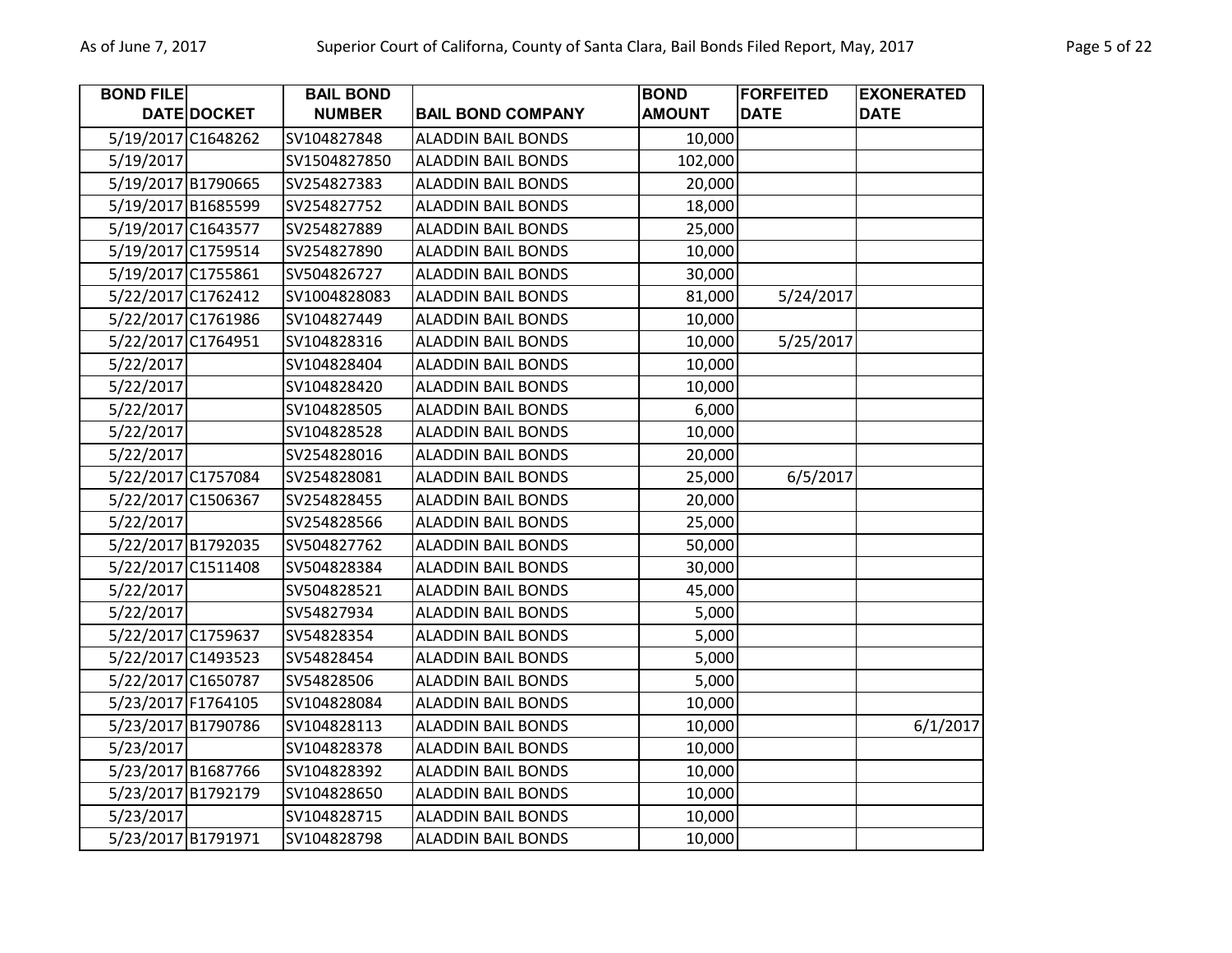| Page 6 of 22 |  |  |
|--------------|--|--|
|              |  |  |

| <b>BOND FILE</b> |                    | <b>BAIL BOND</b> |                           | <b>BOND</b>   | <b>FORFEITED</b> | <b>EXONERATED</b> |
|------------------|--------------------|------------------|---------------------------|---------------|------------------|-------------------|
|                  | DATE DOCKET        | <b>NUMBER</b>    | <b>BAIL BOND COMPANY</b>  | <b>AMOUNT</b> | <b>DATE</b>      | <b>DATE</b>       |
|                  | 5/23/2017 F1662705 | SV254828216      | <b>ALADDIN BAIL BONDS</b> | 10,000        |                  |                   |
|                  | 5/23/2017 B1683883 | SV254828445      | <b>ALADDIN BAIL BONDS</b> | 20,000        |                  |                   |
|                  | 5/23/2017 B1686439 | SV254828446      | <b>ALADDIN BAIL BONDS</b> | 20,000        |                  |                   |
| 5/23/2017        |                    | SV254828691      | <b>ALADDIN BAIL BONDS</b> | 15,000        |                  |                   |
| 5/23/2017        |                    | SV254828809      | <b>ALADDIN BAIL BONDS</b> | 25,000        |                  |                   |
| 5/23/2017        |                    | SV254828850      | <b>ALADDIN BAIL BONDS</b> | 21,000        |                  |                   |
| 5/23/2017        |                    | SV504828746      | <b>ALADDIN BAIL BONDS</b> | 30,000        |                  |                   |
|                  | 5/23/2017 B1791520 | SV54828312       | <b>ALADDIN BAIL BONDS</b> | 5,000         |                  |                   |
| 5/24/2017        |                    | SV104828923      | <b>ALADDIN BAIL BONDS</b> | 5,000         |                  |                   |
| 5/24/2017        |                    | SV254829076      | <b>ALADDIN BAIL BONDS</b> | 25,000        |                  |                   |
| 5/24/2017        |                    | SV504829009      | <b>ALADDIN BAIL BONDS</b> | 25,000        |                  |                   |
|                  | 5/24/2017 B1791810 | SV54828824       | <b>ALADDIN BAIL BONDS</b> | 5,000         |                  |                   |
|                  | 5/24/2017 C1758868 | SV54828903       | <b>ALADDIN BAIL BONDS</b> | 5,000         |                  |                   |
|                  | 5/25/2017 F1348867 | SV104816260      | <b>ALADDIN BAIL BONDS</b> | 10,000        |                  |                   |
|                  | 5/25/2017 B1791800 | SV104829241      | <b>ALADDIN BAIL BONDS</b> | 10,000        |                  |                   |
| 5/25/2017        |                    | SV504829195      | <b>ALADDIN BAIL BONDS</b> | 25,000        |                  |                   |
|                  | 5/25/2017 B1791804 | SV54828276       | <b>ALADDIN BAIL BONDS</b> | 5,000         |                  |                   |
|                  | 5/26/2017 C1644279 | SV104823772      | <b>ALADDIN BAIL BONDS</b> | 7,500         |                  |                   |
|                  | 5/26/2017 B1791558 | SV104829527      | <b>ALADDIN BAIL BONDS</b> | 10,000        |                  |                   |
|                  | 5/26/2017 C1758074 | SV254815316      | <b>ALADDIN BAIL BONDS</b> | 17,000        |                  |                   |
|                  | 5/26/2017 C1760619 | SV254829095      | <b>ALADDIN BAIL BONDS</b> | 21,000        |                  |                   |
|                  | 5/26/2017 C1636157 | SV254829400      | <b>ALADDIN BAIL BONDS</b> | 15,000        |                  |                   |
|                  | 5/26/2017 C1474686 | SV54827020       | <b>ALADDIN BAIL BONDS</b> | 3,000         |                  |                   |
|                  | 5/26/2017 B1578485 | SV54829365       | <b>ALADDIN BAIL BONDS</b> | 5,000         |                  |                   |
|                  | 5/26/2017 C1757935 | SV54829567       | <b>ALADDIN BAIL BONDS</b> | 5,000         |                  |                   |
|                  | 5/30/2017 C1366904 | SV104829851      | <b>ALADDIN BAIL BONDS</b> | 7,500         |                  |                   |
|                  | 5/30/2017 C1527420 | SV104829899      | <b>ALADDIN BAIL BONDS</b> | 10,000        |                  |                   |
| 5/30/2017        |                    | SV104830413      | <b>ALADDIN BAIL BONDS</b> | 10,000        |                  |                   |
| 5/30/2017        |                    | SV25480359       | <b>ALADDIN BAIL BONDS</b> | 20,000        |                  |                   |
| 5/30/2017        |                    | SV254829896      | <b>ALADDIN BAIL BONDS</b> | 22,000        |                  |                   |
| 5/30/2017        |                    | SV254829934      | <b>ALADDIN BAIL BONDS</b> | 20,000        |                  |                   |
| 5/30/2017        |                    | SV254829938      | <b>ALADDIN BAIL BONDS</b> | 21,000        |                  |                   |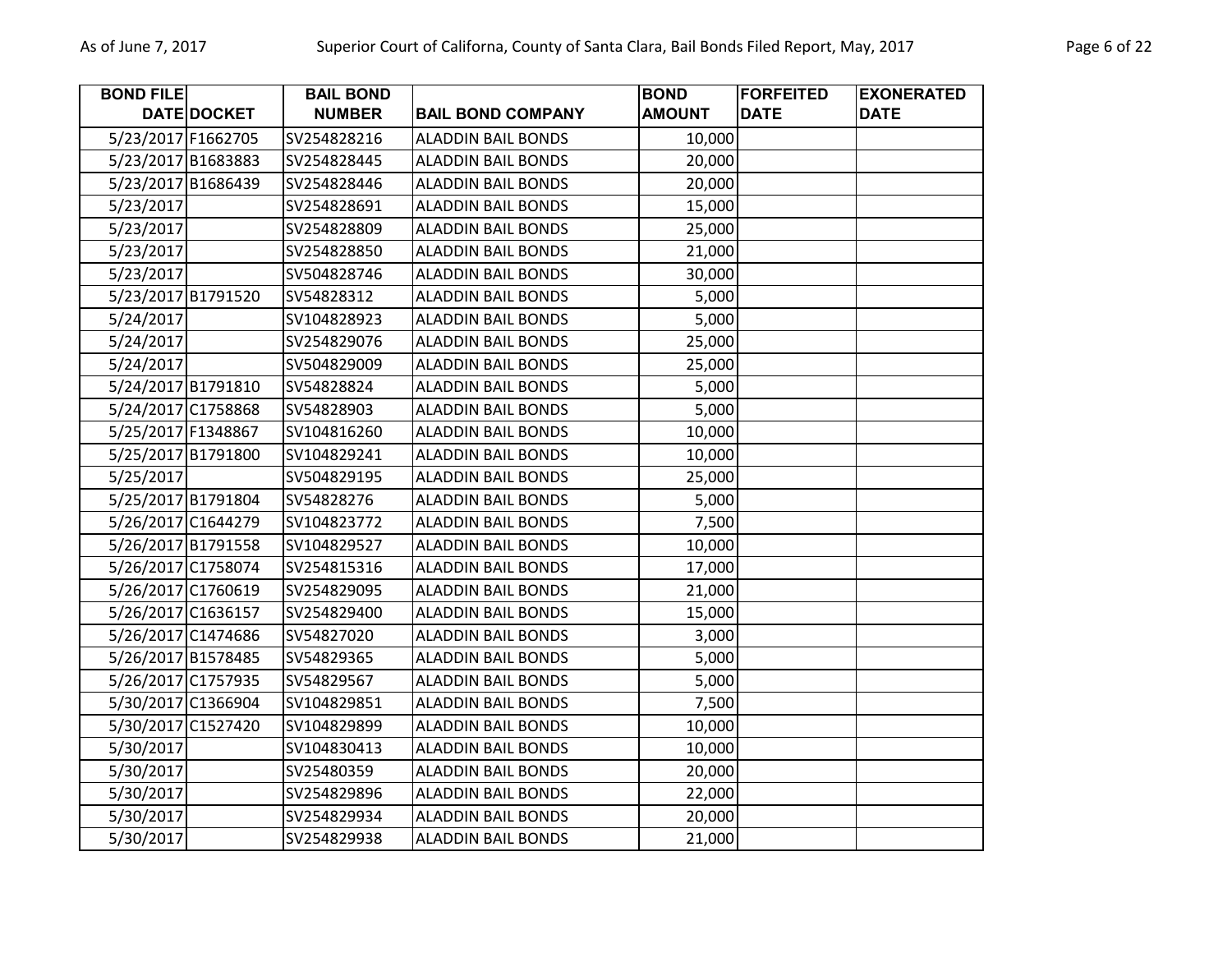| <b>BOND FILE</b>   |                   | <b>BAIL BOND</b> |                                | <b>BOND</b>   | <b>FORFEITED</b> | <b>EXONERATED</b> |
|--------------------|-------------------|------------------|--------------------------------|---------------|------------------|-------------------|
|                    | DATE DOCKET       | <b>NUMBER</b>    | <b>BAIL BOND COMPANY</b>       | <b>AMOUNT</b> | <b>DATE</b>      | <b>DATE</b>       |
| 5/30/2017          |                   | SV254830290      | <b>ALADDIN BAIL BONDS</b>      | 15,000        |                  |                   |
| 5/30/2017          |                   | SV254830306      | <b>ALADDIN BAIL BONDS</b>      | 25,000        |                  |                   |
| 5/30/2017          |                   | SV254830434      | <b>ALADDIN BAIL BONDS</b>      | 25,000        |                  |                   |
| 5/30/2017          |                   | SV54829833       | <b>ALADDIN BAIL BONDS</b>      | 5,000         |                  |                   |
| 5/30/2017          |                   | SV54830189       | <b>ALADDIN BAIL BONDS</b>      | 5,000         |                  |                   |
| 5/30/2017 C1506329 |                   | SV54830318       | <b>ALADDIN BAIL BONDS</b>      | 5,000         |                  |                   |
| 5/31/2017 F1661217 |                   | SV104829552      | <b>ALADDIN BAIL BONDS</b>      | 6,000         |                  |                   |
| 5/31/2017 F1556953 |                   | SV104830433      | <b>ALADDIN BAIL BONDS</b>      | 10,000        |                  |                   |
| 5/31/2017 B1790349 |                   | SV254829399      | <b>ALADDIN BAIL BONDS</b>      | 20,000        |                  |                   |
| 5/31/2017 F1764482 |                   | SV504830419      | <b>ALADDIN BAIL BONDS</b>      | 30,000        |                  |                   |
| 5/31/2017          |                   | SV504830565      | <b>ALADDIN BAIL BONDS</b>      | 30,000        |                  |                   |
| 5/2/2017           |                   | AS100141684      | <b>ALICE CORTEZ BAIL BONDS</b> | 41,000        |                  |                   |
|                    | 5/5/2017 F1764545 | AS15464672       | ALICE CORTEZ BAIL BONDS        | 10,000        |                  |                   |
|                    | 5/5/2017 C1760310 | AS51121932       | <b>ALICE CORTEZ BAIL BONDS</b> | 5,000         |                  |                   |
|                    | 5/5/2017 C1759545 | AS51121933       | ALICE CORTEZ BAIL BONDS        | 5,000         |                  |                   |
|                    | 5/8/2017 F1763709 | AS25259093       | ALICE CORTEZ BAIL BONDS        | 20,000        |                  |                   |
| 5/15/2017 F1764280 |                   | AS15478694       | ALICE CORTEZ BAIL BONDS        | 6,000         |                  |                   |
| 5/16/2017 F1764260 |                   | AS100141363      | ALICE CORTEZ BAIL BONDS        | 35,000        |                  |                   |
| 5/23/2017          |                   | AS25260236       | <b>ALICE CORTEZ BAIL BONDS</b> | 20,000        |                  |                   |
| 5/23/2017 F1764358 |                   | AS25260237       | ALICE CORTEZ BAIL BONDS        | 6,000         |                  |                   |
| 5/1/2017           |                   |                  | 5113608973 ALL PRO BAIL BONDS  | 10,000        |                  |                   |
| 5/1/2017           |                   |                  | 5272955501 ALL PRO BAIL BONDS  | 15,000        |                  |                   |
|                    | 5/1/2017 C1760115 |                  | 5272955514 ALL PRO BAIL BONDS  | 20,000        |                  |                   |
| 5/1/2017           |                   |                  | 5272955668 ALL PRO BAIL BONDS  | 16,000        |                  |                   |
| 5/1/2017           |                   |                  | 5272955811 ALL PRO BAIL BONDS  | 25,000        |                  |                   |
|                    | 5/1/2017 CC617913 |                  | 4.00718E+12 ALL PRO BAIL BONDS | 5,000         |                  |                   |
|                    | 5/2/2017 F1661977 |                  | 5272955527 ALL PRO BAIL BONDS  | 25,000        |                  | 5/26/2017         |
|                    | 5/2/2017 C1757648 |                  | 5272955585 ALL PRO BAIL BONDS  | 25,000        | 6/6/2017         |                   |
|                    | 5/2/2017 F1662998 |                  | 5551790591 ALL PRO BAIL BONDS  | 52,000        |                  | 5/26/2017         |
|                    | 5/2/2017 F1763591 |                  | 5551790603 ALL PRO BAIL BONDS  | 50,000        |                  | 5/26/2017         |
| 5/3/2017           |                   |                  | 5113609011 ALL PRO BAIL BONDS  | 6,000         |                  |                   |
|                    | 5/3/2017 C1763043 |                  | 5272955572 ALL PRO BAIL BONDS  | 20,000        |                  |                   |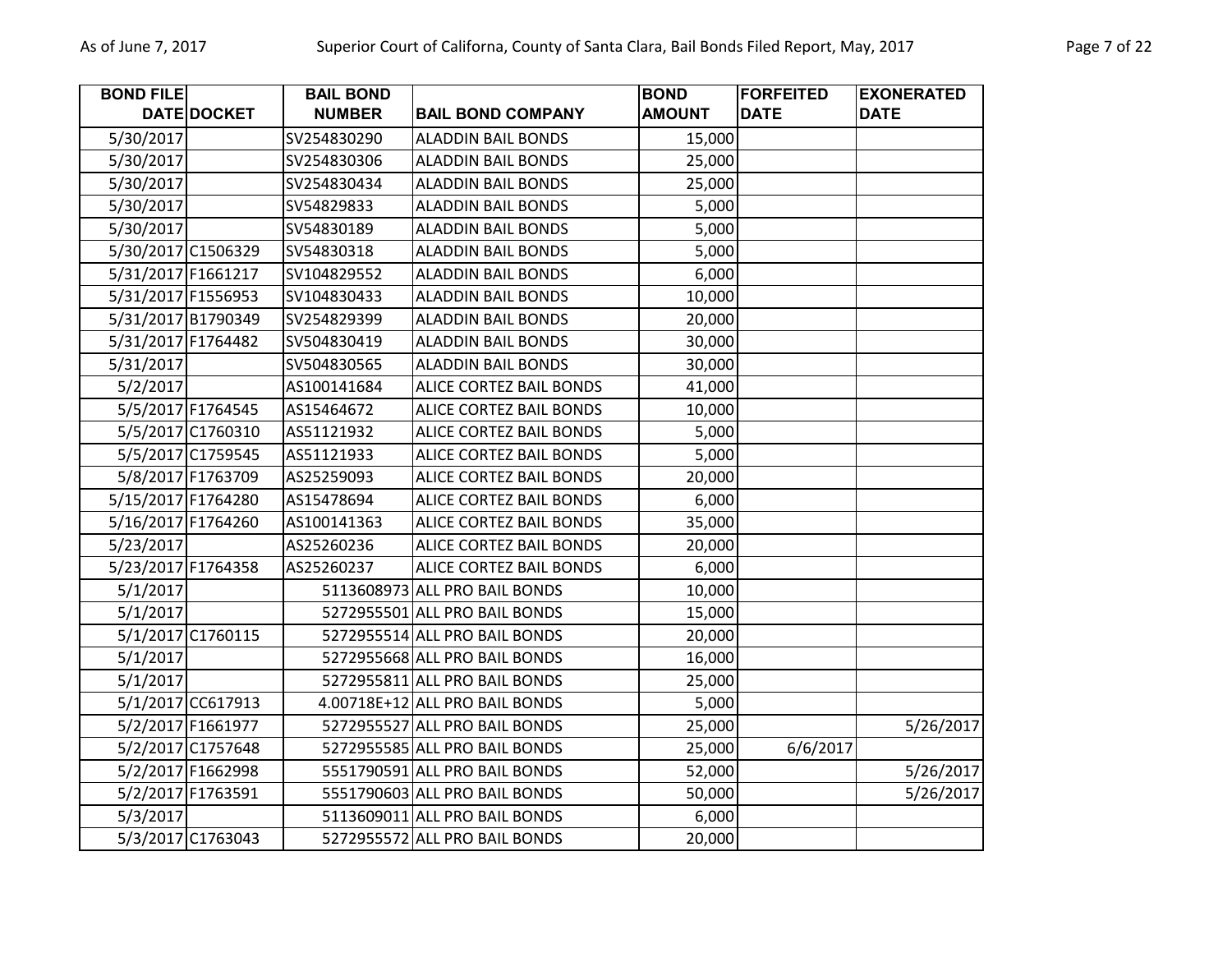| <b>BOND FILE</b> |                    | <b>BAIL BOND</b> |                               | <b>BOND</b>   | <b>FORFEITED</b> | <b>EXONERATED</b> |
|------------------|--------------------|------------------|-------------------------------|---------------|------------------|-------------------|
|                  | DATE DOCKET        | <b>NUMBER</b>    | <b>BAIL BOND COMPANY</b>      | <b>AMOUNT</b> | <b>DATE</b>      | <b>DATE</b>       |
|                  | 5/4/2017 B1689479  |                  | 5551775815 ALL PRO BAIL BONDS | 30,000        | 6/5/2017         |                   |
| 5/5/2017         |                    |                  | 5113609040 ALL PRO BAIL BONDS | 10,000        |                  |                   |
|                  | 5/5/2017 C1760613  |                  | 5113609053 ALL PRO BAIL BONDS | 10,000        | 5/25/2017        |                   |
| 5/5/2017         |                    |                  | 5272955598 ALL PRO BAIL BONDS | 25,000        |                  |                   |
|                  | 5/5/2017 C1758745  |                  | 5272955600 ALL PRO BAIL BONDS | 20,000        |                  |                   |
|                  | 5/5/2017 C1760581  |                  | 5272955613 ALL PRO BAIL BONDS | 15,000        | 5/25/2017        |                   |
|                  | 5/5/2017 C1757166  |                  | 5272955824 ALL PRO BAIL BONDS | 10,000        |                  |                   |
|                  | 5/5/2017 C1760709  |                  | 5551775886 ALL PRO BAIL BONDS | 35,000        |                  |                   |
|                  | 5/8/2017 C1762067  |                  | 5105685544 ALL PRO BAIL BONDS | 85,000        |                  |                   |
|                  | 5/8/2017 C1525799  |                  | 5105687308 ALL PRO BAIL BONDS | 75,000        |                  |                   |
| 5/8/2017         |                    |                  | 5113609008 ALL PRO BAIL BONDS | 10,000        |                  | 5/28/2017         |
|                  | 5/8/2017 C1761872  |                  | 5113609024 ALL PRO BAIL BONDS | 1,000         |                  | 5/11/2017         |
|                  | 5/8/2017 C1650801  |                  | 5113609037 ALL PRO BAIL BONDS | 7,500         |                  |                   |
|                  | 5/8/2017 B1791947  |                  | 5113609110 ALL PRO BAIL BONDS | 10,000        |                  |                   |
| 5/8/2017         |                    |                  | 5113609248 ALL PRO BAIL BONDS | 5,000         |                  |                   |
|                  | 5/8/2017 B1791948  |                  | 5113615771 ALL PRO BAIL BONDS | 10,000        |                  |                   |
|                  | 5/8/2017 C1762739  |                  | 5113615784 ALL PRO BAIL BONDS | 10,000        |                  |                   |
| 5/8/2017         |                    |                  | 5272955556 ALL PRO BAIL BONDS | 25,000        |                  |                   |
|                  | 5/8/2017 F1763592  |                  | 5272955569 ALL PRO BAIL BONDS | 15,000        |                  |                   |
|                  | 5/8/2017 C1637744  |                  | 5272962549 ALL PRO BAIL BONDS | 25,000        |                  |                   |
| 5/8/2017         |                    |                  | 5551817999 ALL PRO BAIL BONDS | 52,000        |                  |                   |
|                  | 5/8/2017 F1764415  |                  | 5551818008 ALL PRO BAIL BONDS | 50,000        |                  |                   |
| 5/9/2017         |                    |                  | 5272955639 ALL PRO BAIL BONDS | 25,000        |                  |                   |
| 5/9/2017         |                    |                  | 5272962552 ALL PRO BAIL BONDS | 25,000        |                  |                   |
|                  | 5/9/2017 C1761470  |                  | 5551775927 ALL PRO BAIL BONDS | 50,000        |                  |                   |
| 5/9/2017         |                    |                  | 5551817986 ALL PRO BAIL BONDS | 30,000        |                  |                   |
|                  | 5/10/2017 C1639090 |                  | 5113607202 ALL PRO BAIL BONDS | 10,000        | 6/2/2017         |                   |
|                  | 5/10/2017 C1631533 |                  | 5272955671 ALL PRO BAIL BONDS | 25,000        |                  |                   |
|                  | 5/10/2017 C1647280 |                  | 5272962565 ALL PRO BAIL BONDS | 15,000        |                  |                   |
|                  | 5/11/2017 C1762296 |                  | 5113609152 ALL PRO BAIL BONDS | 10,000        |                  |                   |
|                  | 5/11/2017 C1760969 |                  | 5272955783 ALL PRO BAIL BONDS | 20,000        |                  |                   |
|                  | 5/12/2017 C1760969 |                  | 5113609149 ALL PRO BAIL BONDS | 10,000        |                  |                   |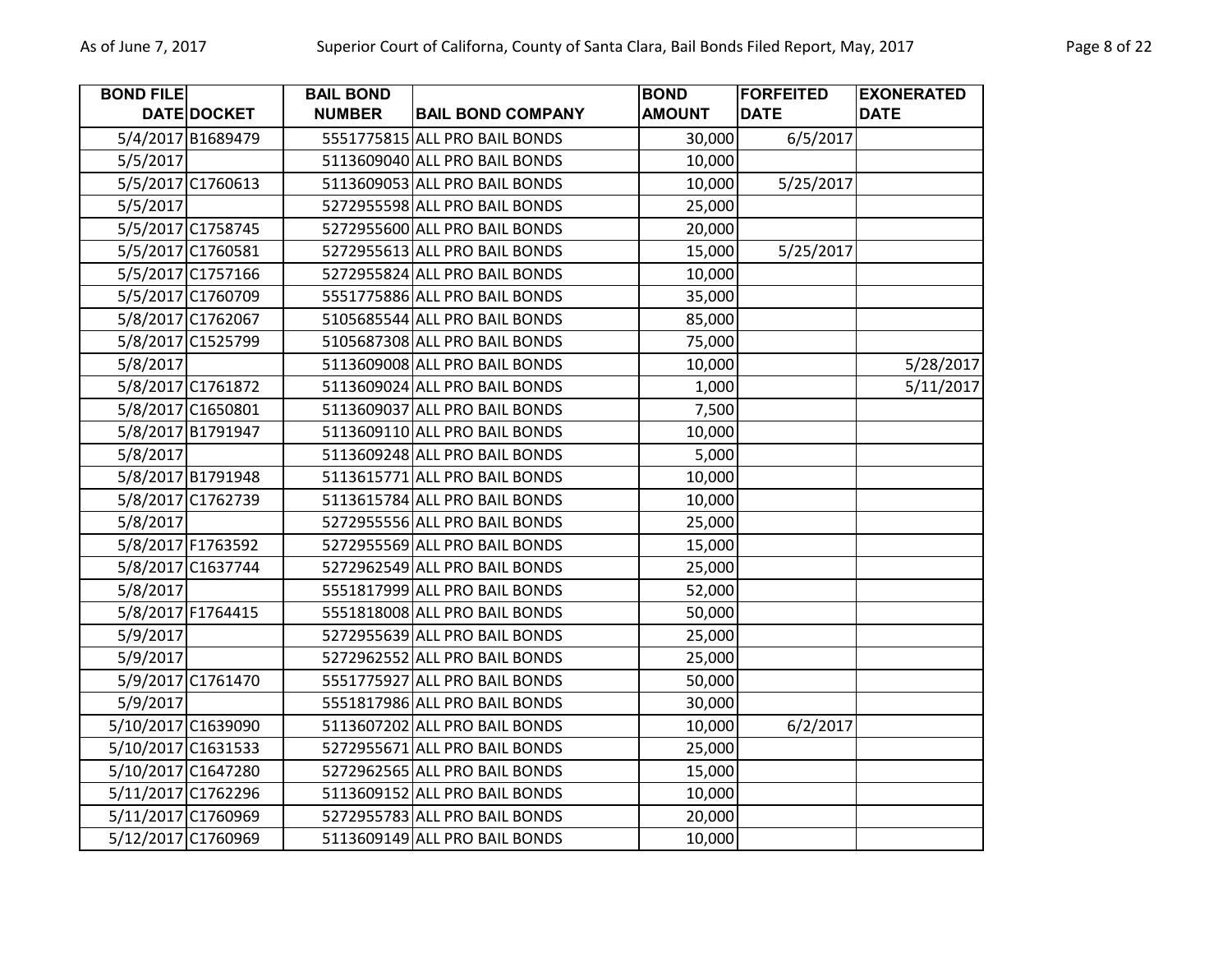| <b>BOND FILE</b> |                    | <b>BAIL BOND</b> |                                | <b>BOND</b>   | <b>FORFEITED</b> | <b>EXONERATED</b> |
|------------------|--------------------|------------------|--------------------------------|---------------|------------------|-------------------|
|                  | DATE DOCKET        | <b>NUMBER</b>    | <b>BAIL BOND COMPANY</b>       | <b>AMOUNT</b> | <b>DATE</b>      | <b>DATE</b>       |
|                  | 5/12/2017 C1525950 |                  | 5113609420 ALL PRO BAIL BONDS  | 10,000        |                  |                   |
|                  | 5/12/2017 B1689328 |                  | 5272896677 ALL PRO BAIL BONDS  | 20,000        |                  |                   |
|                  | 5/12/2017 C1761894 |                  | 5551790588 ALL PRO BAIL BONDS  | 50,000        |                  |                   |
|                  | 5/12/2017 B1792040 |                  | 5551812444 ALL PRO BAIL BONDS  | 50,000        |                  |                   |
|                  | 5/12/2017 F1764143 |                  | 5551817973 ALL PRO BAIL BONDS  | 50,000        |                  |                   |
|                  | 5/15/2017 C1758837 |                  | 5272955697 ALL PRO BAIL BONDS  | 20,000        |                  |                   |
| 5/15/2017        |                    |                  | 5551790492 ALL PRO BAIL BONDS  | 50,000        |                  |                   |
| 5/15/2017        |                    |                  | 5551790645 ALL PRO BAIL BONDS  | 30,000        |                  |                   |
|                  | 5/15/2017 F1764258 |                  | 5551812431 ALL PRO BAIL BONDS  | 35,000        |                  |                   |
| 5/15/2017        |                    |                  | 6.01611E+12 ALL PRO BAIL BONDS | 25,000        |                  |                   |
|                  | 5/15/2017 C1764812 |                  | 6.01615E+12 ALL PRO BAIL BONDS | 25,000        |                  |                   |
| 5/16/2017        |                    |                  | 5113609165 ALL PRO BAIL BONDS  | 10,000        |                  |                   |
|                  | 5/17/2017 C1758506 |                  | 5113609181 ALL PRO BAIL BONDS  | 10,000        |                  |                   |
|                  | 5/17/2017 C1760969 |                  | 6.01612E+12 ALL PRO BAIL BONDS | 20,000        |                  |                   |
|                  | 5/18/2017 C1762635 |                  | 6.01618E+12 ALL PRO BAIL BONDS | 10,000        |                  |                   |
|                  | 5/19/2017 F1558013 |                  | 5551777132 ALL PRO BAIL BONDS  | 25,000        |                  |                   |
|                  | 5/19/2017 C1760884 |                  | 6.01612E+12 ALL PRO BAIL BONDS | 10,000        |                  |                   |
|                  | 5/19/2017 F1662862 |                  | 6.01618E+12 ALL PRO BAIL BONDS | 20,000        |                  | 5/24/2017         |
| 5/22/2017        |                    |                  | 6.01613E+11 ALL PRO BAIL BONDS | 25,000        |                  |                   |
|                  | 5/22/2017 C1510110 |                  | 6.01013E+12 ALL PRO BAIL BONDS | 15,000        |                  |                   |
| 5/22/2017        |                    |                  | 6.01612E+12 ALL PRO BAIL BONDS | 25,000        |                  |                   |
| 5/22/2017        |                    |                  | 6.01614E+12 ALL PRO BAIL BONDS | 10,000        |                  |                   |
| 5/22/2017        |                    |                  | 6.01614E+12 ALL PRO BAIL BONDS | 35,000        |                  |                   |
|                  | 5/22/2017 C1631626 |                  | 6.01616E+12 ALL PRO BAIL BONDS | 10,000        |                  |                   |
| 5/22/2017        |                    |                  | 6.01617E+12 ALL PRO BAIL BONDS | 25,000        |                  |                   |
|                  | 5/22/2017 C1630284 |                  | 6.01619E+12 ALL PRO BAIL BONDS | 10,000        |                  |                   |
|                  | 5/23/2017 C1652556 |                  | 5272955725 ALL PRO BAIL BONDS  | 25,000        |                  |                   |
|                  | 5/23/2017 C1762453 |                  | 6.01612E+12 ALL PRO BAIL BONDS | 25,000        |                  |                   |
| 5/23/2017        |                    |                  | 6.01612E+12 ALL PRO BAIL BONDS | 21,000        |                  |                   |
| 5/23/2017        |                    |                  | 6.01614E+12 ALL PRO BAIL BONDS | 21,000        |                  |                   |
| 5/23/2017        |                    |                  | 6.01616E+12 ALL PRO BAIL BONDS | 10,000        |                  |                   |
| 5/24/2017        |                    |                  | 5150100340 ALL PRO BAIL BONDS  | 125,000       |                  |                   |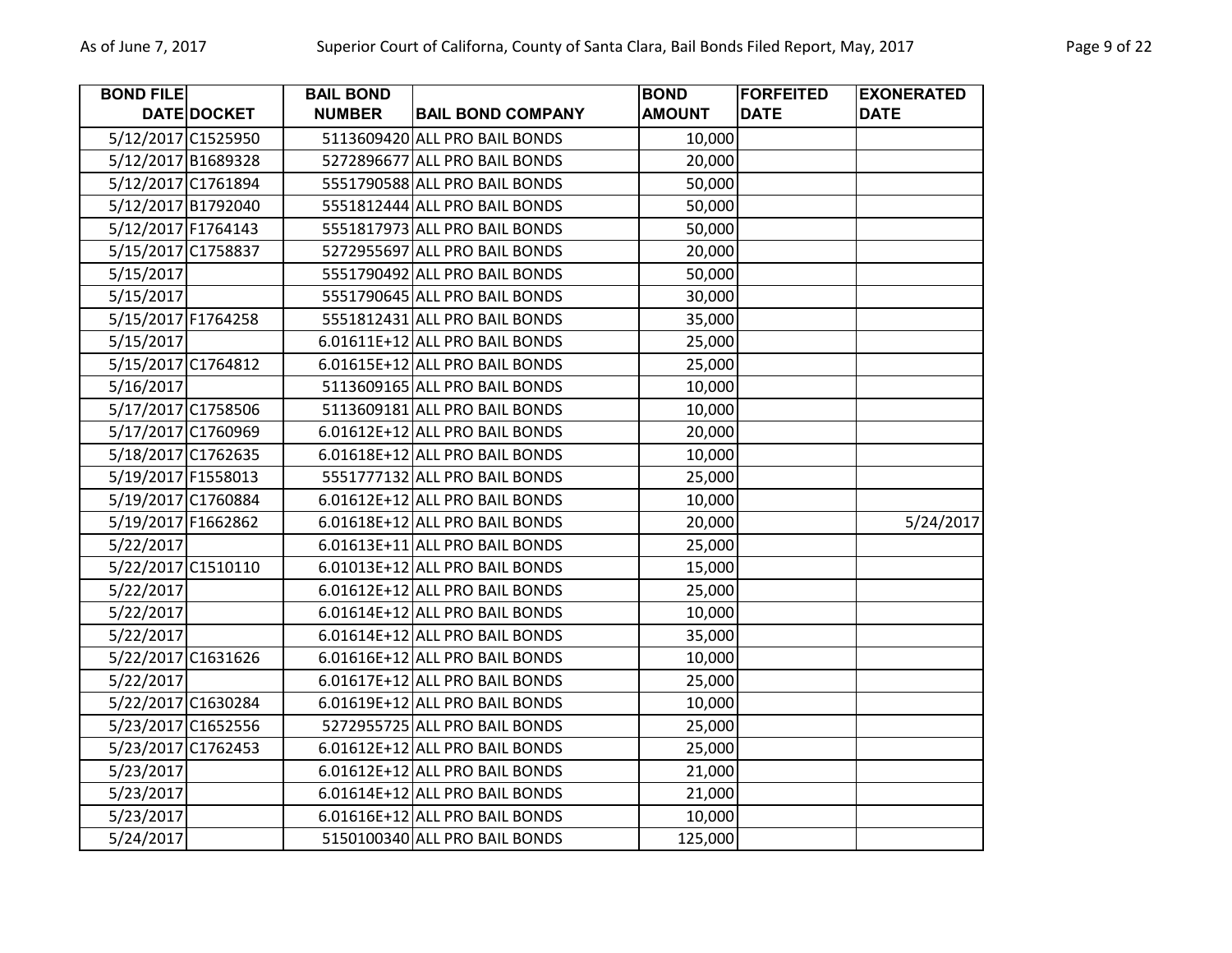| <b>BOND FILE</b> |                    | <b>BAIL BOND</b> |                                | <b>BOND</b>   | <b>FORFEITED</b> | <b>EXONERATED</b> |
|------------------|--------------------|------------------|--------------------------------|---------------|------------------|-------------------|
|                  | DATE DOCKET        | <b>NUMBER</b>    | <b>BAIL BOND COMPANY</b>       | <b>AMOUNT</b> | <b>DATE</b>      | <b>DATE</b>       |
|                  | 5/24/2017 F1764746 |                  | 6.01618E+12 ALL PRO BAIL BONDS | 25,000        |                  |                   |
|                  | 5/25/2017 C1764091 |                  | 6.01618E+11 ALL PRO BAIL BONDS | 75,000        |                  |                   |
|                  | 5/25/2017 C1763390 |                  | 6.01612E+12 ALL PRO BAIL BONDS | 5,000         |                  |                   |
| 5/25/2017        |                    |                  | 6.01613E+12 ALL PRO BAIL BONDS | 25,000        |                  |                   |
|                  | 5/25/2017 C1755989 |                  | 6.01616E+12 ALL PRO BAIL BONDS | 30,000        |                  |                   |
|                  | 5/25/2017 C1759562 |                  | 6.01616E+12 ALL PRO BAIL BONDS | 10,000        |                  |                   |
| 5/25/2017        |                    |                  | 6.01618E+12 ALL PRO BAIL BONDS | 11,000        |                  |                   |
|                  | 5/25/2017 C1521846 |                  | 6.01618E+12 ALL PRO BAIL BONDS | 5,000         |                  |                   |
|                  | 5/25/2017 C1511235 |                  | 6.01618E+12 ALL PRO BAIL BONDS | 5,000         |                  |                   |
|                  | 5/26/2017 F1663066 |                  | 5113609417 ALL PRO BAIL BONDS  | 10,000        |                  |                   |
|                  | 5/26/2017 F1764416 |                  | 5113609433 ALL PRO BAIL BONDS  | 6,000         |                  |                   |
|                  | 5/26/2017 F1764183 |                  | 5551812390 ALL PRO BAIL BONDS  | 30,000        |                  |                   |
|                  | 5/30/2017 C1651217 |                  | 5105638579 ALL PRO BAIL BONDS  | 100,000       |                  |                   |
| 5/30/2017        |                    |                  | 5150100353 ALL PRO BAIL BONDS  | 75,000        |                  |                   |
|                  | 5/30/2017 C1762452 |                  | 5272931286 ALL PRO BAIL BONDS  | 15,000        |                  |                   |
| 5/30/2017        |                    |                  | 6.01611E+12 ALL PRO BAIL BONDS | 5,000         |                  |                   |
|                  | 5/30/2017 C1763811 |                  | 6.01613E+12 ALL PRO BAIL BONDS | 5,000         |                  |                   |
|                  | 5/30/2017 C1758936 |                  | 6.01613E+12 ALL PRO BAIL BONDS | 10,000        |                  |                   |
| 5/30/2017        |                    |                  | 6.01614E+12 ALL PRO BAIL BONDS | 25,000        |                  |                   |
| 5/30/2017        |                    |                  | 6.01615E+12 ALL PRO BAIL BONDS | 25,000        |                  |                   |
| 5/30/2017        |                    |                  | 6.01617E+12 ALL PRO BAIL BONDS | 5,000         |                  |                   |
| 5/30/2017        |                    |                  | 6.01618E+12 ALL PRO BAIL BONDS | 25,000        |                  |                   |
|                  | 5/31/2017 F1764513 |                  | 5113609404 ALL PRO BAIL BONDS  | 6,000         |                  |                   |
| 5/31/2017        |                    |                  | 5551812428 ALL PRO BAIL BONDS  | 5,000         |                  |                   |
| 5/31/2017        |                    |                  | 6.01613E+12 ALL PRO BAIL BONDS | 26,000        |                  |                   |
| 5/31/2017        |                    |                  | 6.01615E+12 ALL PRO BAIL BONDS | 15,000        |                  |                   |
|                  | 5/31/2017 F1763316 |                  | 6.01618E+12 ALL PRO BAIL BONDS | 10,000        |                  |                   |
|                  | 5/31/2017 F1764668 |                  | 6.01619E+12 ALL PRO BAIL BONDS | 50,000        |                  |                   |
|                  | 5/2/2017 C1760051  | IS50K125271      | <b>AMIGO BAIL BONDS</b>        | 5,000         |                  |                   |
| 5/11/2017        |                    | IS50K125005      | <b>AMIGO BAIL BONDS</b>        | 25,000        |                  |                   |
|                  | 5/17/2017 C1758488 | IS50K125273      | <b>AMIGO BAIL BONDS</b>        | 5,000         |                  |                   |
| 5/22/2017        |                    | IS30K208178      | <b>AMIGO BAIL BONDS</b>        | 25,000        |                  |                   |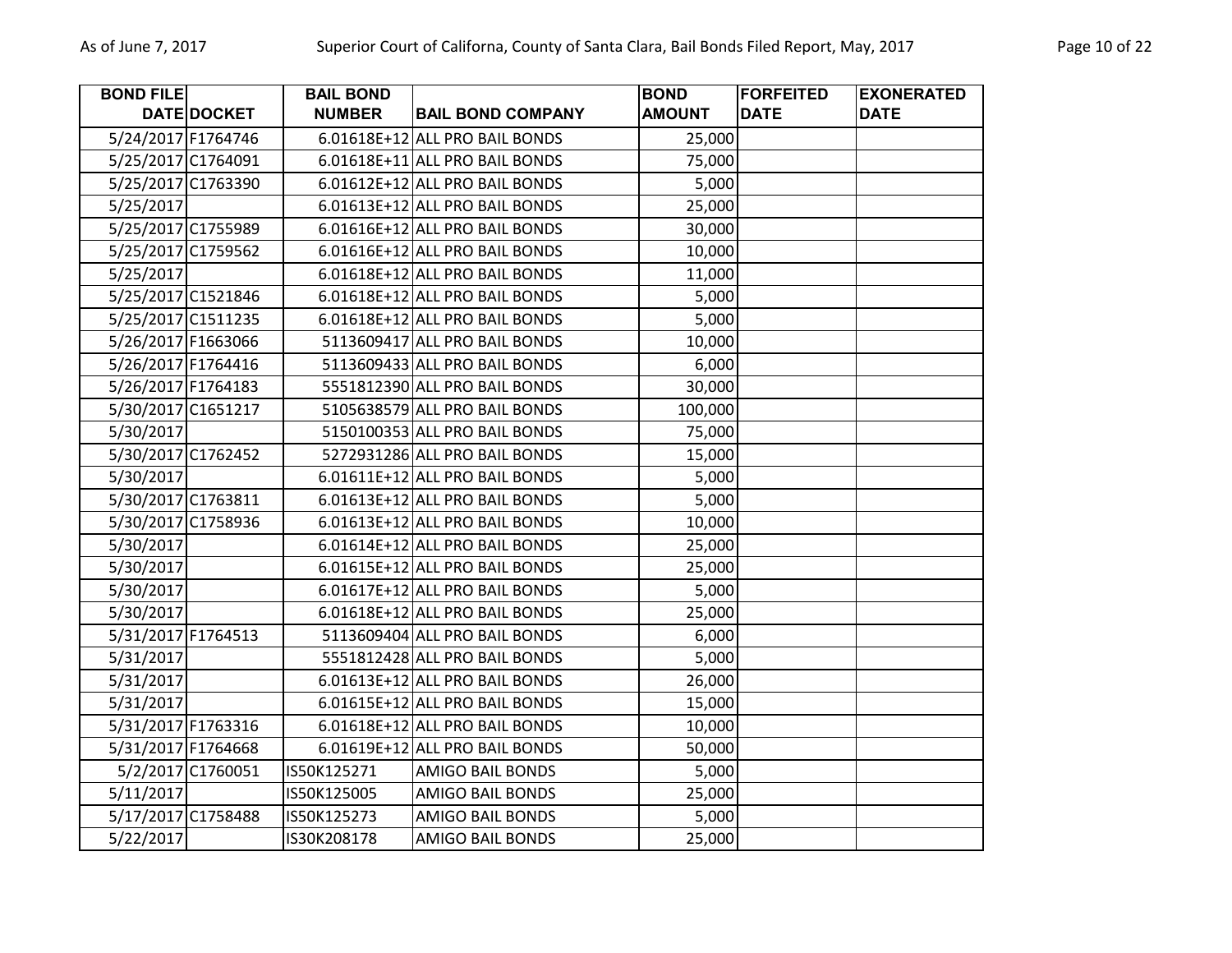| <b>BOND FILE</b>   |                   | <b>BAIL BOND</b> |                                      | <b>BOND</b>   | <b>FORFEITED</b> | <b>EXONERATED</b> |
|--------------------|-------------------|------------------|--------------------------------------|---------------|------------------|-------------------|
|                    | DATE DOCKET       | <b>NUMBER</b>    | <b>BAIL BOND COMPANY</b>             | <b>AMOUNT</b> | <b>DATE</b>      | <b>DATE</b>       |
| 5/30/2017          |                   | IS30K208180      | <b>AMIGO BAIL BONDS</b>              | 25,000        |                  |                   |
|                    | 5/2/2017 C1761351 |                  | 5272944338 ANGEL LOPEZ BAIL BONDS    | 25,000        |                  |                   |
|                    | 5/5/2017 C1761055 |                  | 5272947454 ANGEL LOPEZ BAIL BONDS    | 20,000        |                  |                   |
| 5/10/2017          |                   |                  | 5113488687 ANGEL LOPEZ BAIL BONDS    | 10,000        |                  |                   |
| 5/15/2017 C1760969 |                   |                  | 5150107000 ANGEL LOPEZ BAIL BONDS    | 125,000       |                  |                   |
| 5/31/2017 C1762874 |                   |                  | 5551806081 ANGEL LOPEZ BAIL BONDS    | 35,000        |                  |                   |
|                    | 5/8/2017 F1764259 |                  | 5551760011 ANTHONY BETONIO BAIL BOND | 30,000        |                  |                   |
|                    | 5/1/2017 C1763868 | T1050613900      | <b>BAD BOYS BAIL BONDS</b>           | 10,000        |                  |                   |
|                    | 5/1/2017 C1526187 | T1050614249      | <b>BAD BOYS BAIL BONDS</b>           | 10,000        |                  |                   |
|                    | 5/1/2017 B1791870 | T2550593355      | <b>BAD BOYS BAIL BONDS</b>           | 15,000        |                  |                   |
|                    | 5/1/2017 B1791859 | T2550616250      | <b>BAD BOYS BAIL BONDS</b>           | 25,000        |                  |                   |
| 5/1/2017           |                   | T5050614285      | <b>BAD BOYS BAIL BONDS</b>           | 10,000        |                  |                   |
| 5/1/2017           |                   | T5050616274      | <b>BAD BOYS BAIL BONDS</b>           | 25,000        |                  |                   |
|                    | 5/1/2017 C1761888 | T550612817       | <b>BAD BOYS BAIL BONDS</b>           | 5,000         |                  |                   |
|                    | 5/1/2017 C1758847 | T550612821       | <b>BAD BOYS BAIL BONDS</b>           | 5,000         |                  |                   |
|                    | 5/1/2017 B1790415 | T550612823       | <b>BAD BOYS BAIL BONDS</b>           | 5,000         |                  | 5/18/2017         |
|                    | 5/1/2017 C1761082 | T550612824       | <b>BAD BOYS BAIL BONDS</b>           | 5,000         | 5/25/2017        |                   |
| 5/1/2017           |                   | T7550612892      | <b>BAD BOYS BAIL BONDS</b>           | 35,000        |                  |                   |
| 5/2/2017           |                   | T1050614248      | <b>BAD BOYS BAIL BONDS</b>           | 10,000        |                  |                   |
|                    | 5/2/2017 C1499924 | T1050616323      | <b>BAD BOYS BAIL BONDS</b>           | 10,000        | 5/31/2017        |                   |
| 5/2/2017           |                   | T5050588960      | <b>BAD BOYS BAIL BONDS</b>           | 25,000        |                  |                   |
|                    | 5/2/2017 F1763953 | T5050612888      | <b>BAD BOYS BAIL BONDS</b>           | 35,000        |                  |                   |
| 5/3/2017           |                   | T10050593408     | <b>BAD BOYS BAIL BONDS</b>           | 75,000        |                  |                   |
| 5/3/2017           |                   | T550616235       | <b>BAD BOYS BAIL BONDS</b>           | 5,000         |                  |                   |
|                    | 5/5/2017 C1650219 | T10050591832     | <b>BAD BOYS BAIL BONDS</b>           | 70,000        |                  |                   |
|                    | 5/5/2017 B1791618 | T1050617235      | <b>BAD BOYS BAIL BONDS</b>           | 10,000        |                  |                   |
|                    | 5/5/2017 C1502095 | T5050617296      | <b>BAD BOYS BAIL BONDS</b>           | 30,000        | 6/2/2017         |                   |
|                    | 5/5/2017 C1759834 | T5050617299      | <b>BAD BOYS BAIL BONDS</b>           | 40,000        | 6/5/2017         |                   |
|                    | 5/8/2017 C1651775 | T1050617233      | <b>BAD BOYS BAIL BONDS</b>           | 10,000        |                  |                   |
|                    | 5/8/2017 C1763039 | T25050616289     | <b>BAD BOYS BAIL BONDS</b>           | 150,000       |                  |                   |
|                    | 5/8/2017 B1790917 | T2550610024      | <b>BAD BOYS BAIL BONDS</b>           | 25,000        | 5/30/2017        |                   |
| 5/8/2017           |                   | T2550616329      | <b>BAD BOYS BAIL BONDS</b>           | 25,000        |                  |                   |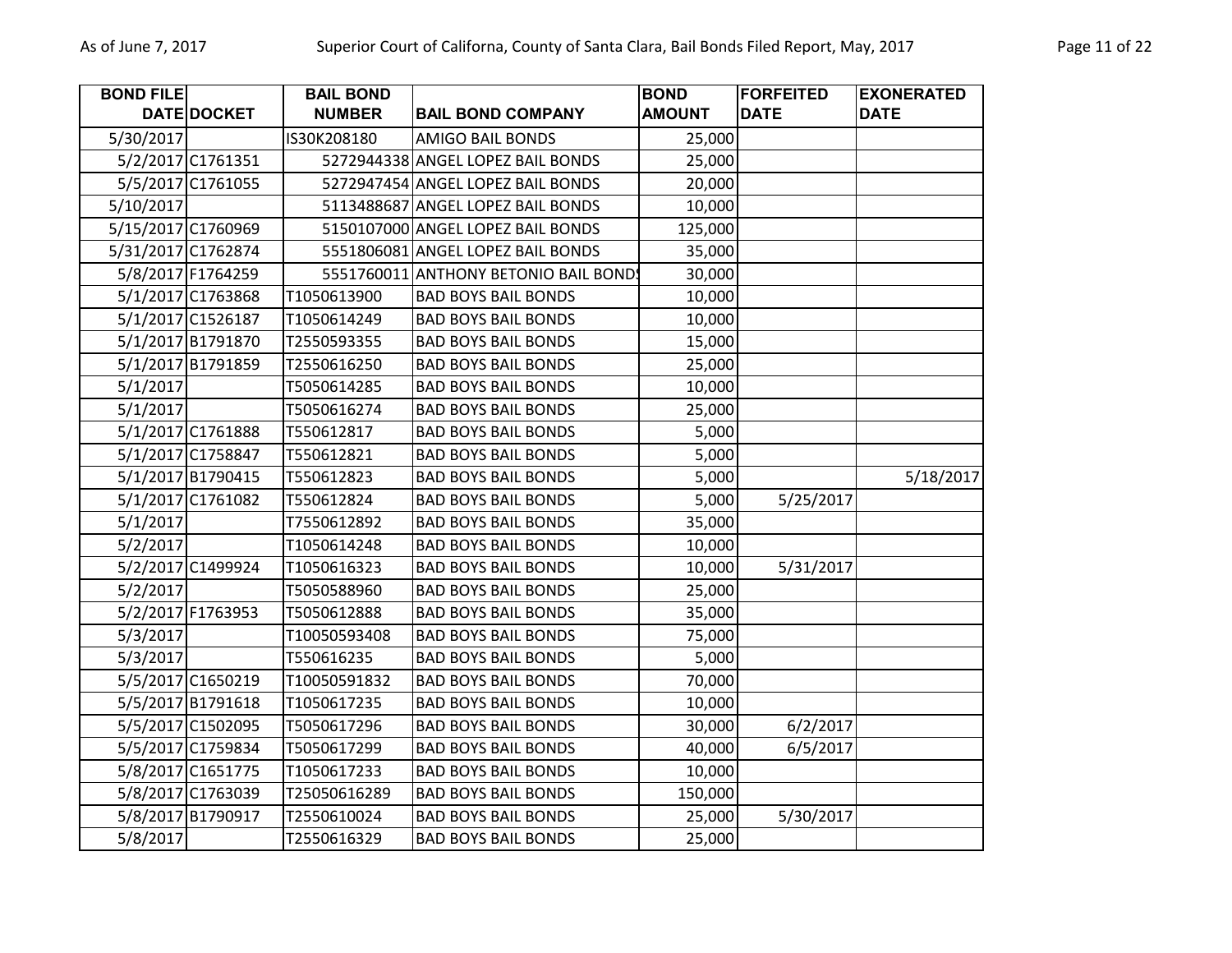| <b>BOND FILE</b> |                    | <b>BAIL BOND</b> |                            | <b>BOND</b>   | <b>FORFEITED</b> | <b>EXONERATED</b> |
|------------------|--------------------|------------------|----------------------------|---------------|------------------|-------------------|
|                  | DATE DOCKET        | <b>NUMBER</b>    | <b>BAIL BOND COMPANY</b>   | <b>AMOUNT</b> | <b>DATE</b>      | <b>DATE</b>       |
| 5/8/2017         |                    | T2550617260      | <b>BAD BOYS BAIL BONDS</b> | 25,000        |                  |                   |
| 5/8/2017         |                    | T2550617262      | <b>BAD BOYS BAIL BONDS</b> | 25,000        |                  |                   |
| 5/8/2017         |                    | T2550617263      | <b>BAD BOYS BAIL BONDS</b> | 25,000        |                  |                   |
| 5/8/2017         |                    | T2550617716      | <b>BAD BOYS BAIL BONDS</b> | 25,000        |                  |                   |
|                  | 5/8/2017 C1762632  | T2550617717      | <b>BAD BOYS BAIL BONDS</b> | 20,000        |                  |                   |
|                  | 5/8/2017 F1764596  | T5050617297      | <b>BAD BOYS BAIL BONDS</b> | 50,000        |                  |                   |
|                  | 5/8/2017 C1758571  | T550614218       | <b>BAD BOYS BAIL BONDS</b> | 5,000         |                  |                   |
|                  | 5/8/2017 C1653764  | T550617698       | <b>BAD BOYS BAIL BONDS</b> | 1,000         |                  |                   |
|                  | 5/8/2017 C1506134  | T550617699       | <b>BAD BOYS BAIL BONDS</b> | 5,000         |                  |                   |
| 5/8/2017         |                    | T7550617736      | <b>BAD BOYS BAIL BONDS</b> | 40,000        |                  |                   |
|                  | 5/9/2017 C1761411  | T1050616321      | <b>BAD BOYS BAIL BONDS</b> | 5,000         |                  |                   |
|                  | 5/9/2017 C1643262  | T1050618191      | <b>BAD BOYS BAIL BONDS</b> | 10,000        |                  |                   |
|                  | 5/9/2017 C1761228  | T2550618205      | <b>BAD BOYS BAIL BONDS</b> | 20,000        | 5/25/2017        |                   |
|                  | 5/10/2017 B1791756 | T10050618239     | <b>BAD BOYS BAIL BONDS</b> | 60,000        |                  |                   |
| 5/10/2017        |                    | T1050617705      | <b>BAD BOYS BAIL BONDS</b> | 10,000        |                  |                   |
|                  | 5/10/2017 C1761931 | T2550617257      | <b>BAD BOYS BAIL BONDS</b> | 20,000        |                  |                   |
|                  | 5/10/2017 C1633177 | T2550617264      | <b>BAD BOYS BAIL BONDS</b> | 20,000        |                  |                   |
| 5/10/2017        |                    | T2550617713      | <b>BAD BOYS BAIL BONDS</b> | 25,000        |                  |                   |
|                  | 5/10/2017 C1763059 | T5050617733      | <b>BAD BOYS BAIL BONDS</b> | 50,000        |                  |                   |
|                  | 5/10/2017 C1758752 | T5050618225      | <b>BAD BOYS BAIL BONDS</b> | 50,000        |                  |                   |
|                  | 5/10/2017 C1632736 | T550616318       | <b>BAD BOYS BAIL BONDS</b> | 5,000         |                  |                   |
|                  | 5/10/2017 B1792156 | T7550617738      | <b>BAD BOYS BAIL BONDS</b> | 55,000        |                  |                   |
|                  | 5/11/2017 B1792039 | T1050617710      | <b>BAD BOYS BAIL BONDS</b> | 10,000        |                  |                   |
|                  | 5/12/2017 C1759834 | T1050618194      | <b>BAD BOYS BAIL BONDS</b> | 10,000        |                  |                   |
| 5/12/2017        |                    | T2550616328      | <b>BAD BOYS BAIL BONDS</b> | 25,000        |                  |                   |
|                  | 5/12/2017 C1762568 | T2550618203      | <b>BAD BOYS BAIL BONDS</b> | 25,000        |                  |                   |
|                  | 5/12/2017 C1758474 | T2550618204      | <b>BAD BOYS BAIL BONDS</b> | 25,000        |                  |                   |
|                  | 5/12/2017 C1761666 | T5050609394      | <b>BAD BOYS BAIL BONDS</b> | 40,000        |                  |                   |
|                  | 5/12/2017 C1761666 | T5050609395      | <b>BAD BOYS BAIL BONDS</b> | 40,000        |                  |                   |
|                  | 5/12/2017 B1791483 | T550616319       | <b>BAD BOYS BAIL BONDS</b> | 5,000         |                  |                   |
|                  | 5/12/2017 B1790694 | T550618180       | <b>BAD BOYS BAIL BONDS</b> | 5,000         |                  |                   |
|                  | 5/12/2017 C1762417 | T550618182       | <b>BAD BOYS BAIL BONDS</b> | 5,000         |                  |                   |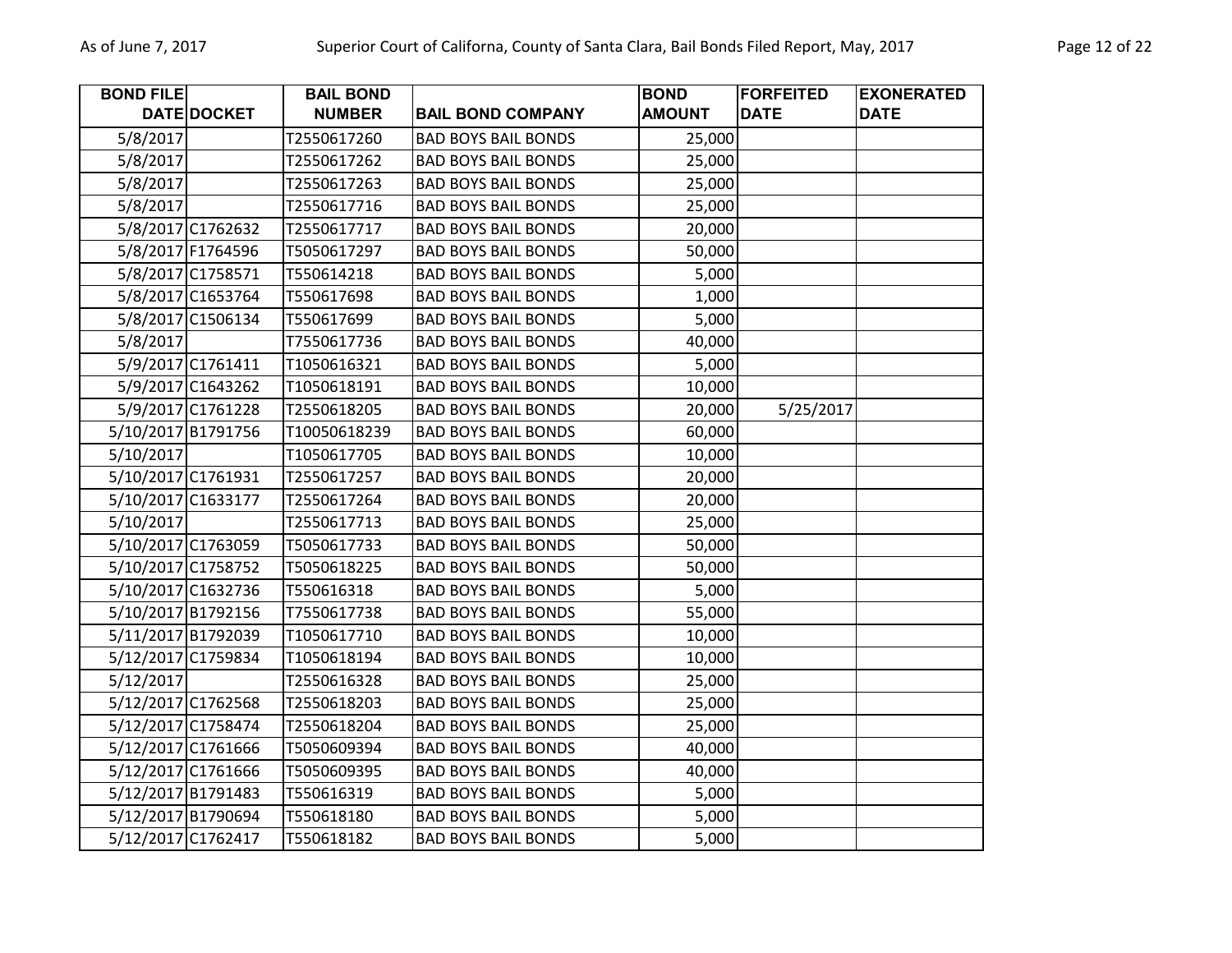| <b>BOND FILE</b> |                    | <b>BAIL BOND</b> |                            | <b>BOND</b>   | <b>FORFEITED</b> | <b>EXONERATED</b> |
|------------------|--------------------|------------------|----------------------------|---------------|------------------|-------------------|
|                  | DATE DOCKET        | <b>NUMBER</b>    | <b>BAIL BOND COMPANY</b>   | <b>AMOUNT</b> | <b>DATE</b>      | <b>DATE</b>       |
|                  | 5/15/2017 C1759167 | T1050618192      | <b>BAD BOYS BAIL BONDS</b> | 7,000         |                  |                   |
|                  | 5/15/2017 F1764293 | T1050618193      | <b>BAD BOYS BAIL BONDS</b> | 10,000        |                  |                   |
|                  | 5/15/2017 C1761605 | T50050613954     | <b>BAD BOYS BAIL BONDS</b> | 125,000       |                  |                   |
| 5/15/2017        |                    | T5050618520      | <b>BAD BOYS BAIL BONDS</b> | 26,000        |                  |                   |
|                  | 5/15/2017 C1516426 | T550617701       | <b>BAD BOYS BAIL BONDS</b> | 5,000         |                  |                   |
|                  | 5/16/2017 C1762476 | T10050616283     | <b>BAD BOYS BAIL BONDS</b> | 56,000        |                  |                   |
| 5/16/2017        |                    | T2550618508      | <b>BAD BOYS BAIL BONDS</b> | 18,500        |                  |                   |
| 5/16/2017        |                    | T2550618510      | <b>BAD BOYS BAIL BONDS</b> | 20,000        |                  |                   |
|                  | 5/17/2017 C1756481 | T10050613522     | <b>BAD BOYS BAIL BONDS</b> | 30,000        |                  |                   |
|                  | 5/17/2017 C1762057 | T10050616346     | <b>BAD BOYS BAIL BONDS</b> | 60,000        |                  |                   |
|                  | 5/17/2017 C1764764 | T1050618492      | <b>BAD BOYS BAIL BONDS</b> | 10,000        |                  |                   |
|                  | 5/17/2017 C1762147 | T2550617714      | <b>BAD BOYS BAIL BONDS</b> | 25,000        |                  |                   |
|                  | 5/18/2017 C1760007 | T550620497       | <b>BAD BOYS BAIL BONDS</b> | 5,000         |                  |                   |
|                  | 5/19/2017 F1764351 | T1050618496      | <b>BAD BOYS BAIL BONDS</b> | 10,000        |                  |                   |
|                  | 5/19/2017 C1641552 | T1050618497      | <b>BAD BOYS BAIL BONDS</b> | 6,000         |                  |                   |
| 5/19/2017        |                    | T2550620526      | <b>BAD BOYS BAIL BONDS</b> | 25,000        |                  |                   |
| 5/22/2017        |                    | T10050616284     | <b>BAD BOYS BAIL BONDS</b> | 10,000        |                  |                   |
|                  | 5/22/2017 C1762300 | T1050617707      | <b>BAD BOYS BAIL BONDS</b> | 10,000        |                  |                   |
| 5/22/2017        |                    | T1050620738      | <b>BAD BOYS BAIL BONDS</b> | 10,000        |                  |                   |
| 5/22/2017        |                    | T1050620739      | <b>BAD BOYS BAIL BONDS</b> | 10,000        |                  |                   |
|                  | 5/22/2017 C1518015 | T1050620740      | <b>BAD BOYS BAIL BONDS</b> | 6,000         |                  |                   |
| 5/22/2017        |                    | T2550620745      | <b>BAD BOYS BAIL BONDS</b> | 20,000        |                  |                   |
| 5/22/2017        |                    | T2550620747      | <b>BAD BOYS BAIL BONDS</b> | 25,000        |                  |                   |
| 5/22/2017        |                    | T2550621437      | <b>BAD BOYS BAIL BONDS</b> | 25,000        |                  |                   |
| 5/22/2017        |                    | T550620498       | <b>BAD BOYS BAIL BONDS</b> | 2,000         |                  |                   |
|                  | 5/23/2017 C1653433 | T10050597758     | <b>BAD BOYS BAIL BONDS</b> | 20,000        |                  |                   |
|                  | 5/23/2017 C1762449 | T1050621416      | <b>BAD BOYS BAIL BONDS</b> | 6,000         |                  |                   |
|                  | 5/23/2017 C1760885 | T2550618511      | <b>BAD BOYS BAIL BONDS</b> | 20,000        |                  |                   |
|                  | 5/23/2017 B1791315 | T2550620744      | <b>BAD BOYS BAIL BONDS</b> | 20,000        |                  |                   |
| 5/23/2017        |                    | T5050618226      | <b>BAD BOYS BAIL BONDS</b> | 50,000        |                  |                   |
|                  | 5/23/2017 C1763379 | T5050618523      | <b>BAD BOYS BAIL BONDS</b> | 40,000        |                  |                   |
|                  | 5/24/2017 B1791028 | T1050618493      | <b>BAD BOYS BAIL BONDS</b> | 8,000         |                  |                   |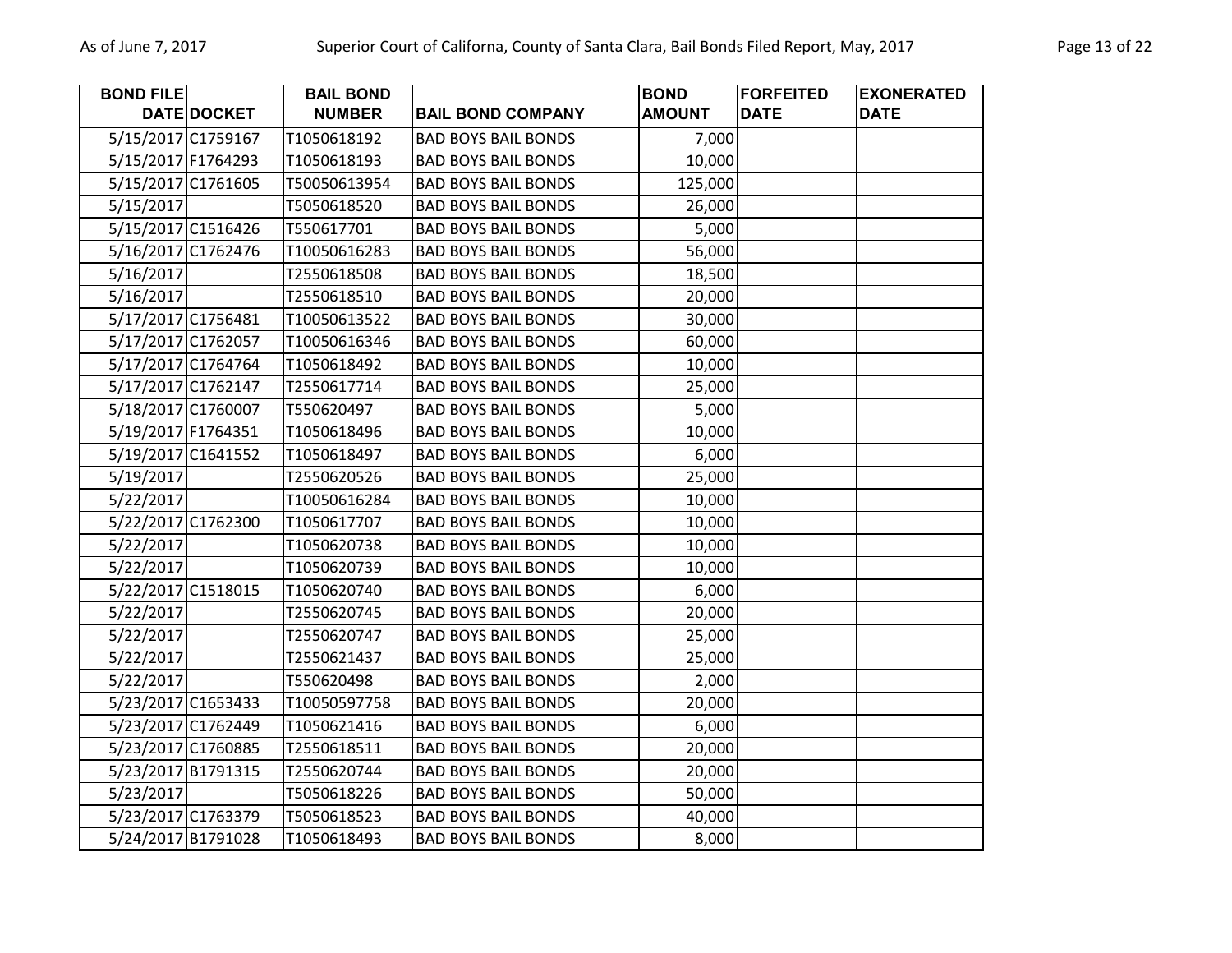| <b>BOND FILE</b> |                    | <b>BAIL BOND</b> |                            | <b>BOND</b>   | <b>FORFEITED</b> | <b>EXONERATED</b> |
|------------------|--------------------|------------------|----------------------------|---------------|------------------|-------------------|
|                  | DATE DOCKET        | <b>NUMBER</b>    | <b>BAIL BOND COMPANY</b>   | <b>AMOUNT</b> | <b>DATE</b>      | <b>DATE</b>       |
| 5/24/2017        |                    | T5050617734      | <b>BAD BOYS BAIL BONDS</b> | 36,000        |                  |                   |
| 5/24/2017        |                    | T5050620755      | <b>BAD BOYS BAIL BONDS</b> | 30,000        |                  |                   |
|                  | 5/24/2017 C1761681 | T550617221       | <b>BAD BOYS BAIL BONDS</b> | 5,000         |                  |                   |
|                  | 5/24/2017 C1762822 | T550617700       | <b>BAD BOYS BAIL BONDS</b> | 5,000         |                  |                   |
|                  | 5/24/2017 C1762816 | T550620499       | <b>BAD BOYS BAIL BONDS</b> | 5,000         |                  |                   |
| 5/24/2017        |                    | T7550620761      | <b>BAD BOYS BAIL BONDS</b> | 55,000        |                  |                   |
| 5/25/2017        |                    | T1050621418      | <b>BAD BOYS BAIL BONDS</b> | 10,000        |                  |                   |
|                  | 5/25/2017 CC755374 | T2550621434      | <b>BAD BOYS BAIL BONDS</b> | 12,000        |                  |                   |
|                  | 5/25/2017 C1761534 | T5050620546      | <b>BAD BOYS BAIL BONDS</b> | 15,000        |                  |                   |
| 5/26/2017        |                    | T1050621417      | <b>BAD BOYS BAIL BONDS</b> | 10,000        |                  |                   |
|                  | 5/26/2017 C1653252 | T1050621419      | <b>BAD BOYS BAIL BONDS</b> | 10,000        |                  |                   |
|                  | 5/26/2017 C1761929 | T2550617261      | <b>BAD BOYS BAIL BONDS</b> | 15,000        |                  |                   |
|                  | 5/26/2017 C1757311 | T2550620748      | <b>BAD BOYS BAIL BONDS</b> | 20,000        |                  |                   |
|                  | 5/26/2017 C1763008 | T2550621433      | <b>BAD BOYS BAIL BONDS</b> | 25,000        |                  |                   |
|                  | 5/26/2017 C1760614 | T5050620753      | <b>BAD BOYS BAIL BONDS</b> | 46,000        |                  |                   |
|                  | 5/26/2017 C1761733 | T550614219       | <b>BAD BOYS BAIL BONDS</b> | 5,000         |                  |                   |
| 5/30/2017        |                    | T10050620553     | <b>BAD BOYS BAIL BONDS</b> | 100,000       |                  |                   |
| 5/30/2017        |                    | T1050621421      | <b>BAD BOYS BAIL BONDS</b> | 6,000         |                  |                   |
|                  | 5/30/2017 B1685290 | T1050621561      | <b>BAD BOYS BAIL BONDS</b> | 10,000        |                  |                   |
|                  | 5/30/2017 C1758667 | T2550620746      | <b>BAD BOYS BAIL BONDS</b> | 15,000        |                  |                   |
| 5/30/2017        |                    | T2550621568      | <b>BAD BOYS BAIL BONDS</b> | 25,000        |                  |                   |
| 5/30/2017        |                    | T2550621570      | <b>BAD BOYS BAIL BONDS</b> | 21,000        |                  |                   |
| 5/30/2017        |                    | T5050620756      | <b>BAD BOYS BAIL BONDS</b> | 20,000        |                  |                   |
| 5/30/2017        |                    | T5050620757      | <b>BAD BOYS BAIL BONDS</b> | 15,000        |                  |                   |
| 5/30/2017        |                    | T550621555       | <b>BAD BOYS BAIL BONDS</b> | 5,000         |                  |                   |
|                  | 5/30/2017 B1792058 | T550622228       | <b>BAD BOYS BAIL BONDS</b> | 5,000         |                  |                   |
| 5/31/2017        |                    | T1050621420      | <b>BAD BOYS BAIL BONDS</b> | 10,000        |                  |                   |
|                  | 5/31/2017 F1764686 | T1050622236      | <b>BAD BOYS BAIL BONDS</b> | 10,000        |                  |                   |
| 5/31/2017        |                    | T2550621435      | <b>BAD BOYS BAIL BONDS</b> | 16,000        |                  |                   |
| 5/31/2017        |                    | T5050621452      | <b>BAD BOYS BAIL BONDS</b> | 30,000        |                  |                   |
|                  | 5/31/2017 F1764749 | T7550621459      | <b>BAD BOYS BAIL BONDS</b> | 65,000        |                  |                   |
|                  | 5/1/2017 C1650251  | FCS251757667     | <b>BAIL BOND COWBOYS</b>   | 25,000        |                  |                   |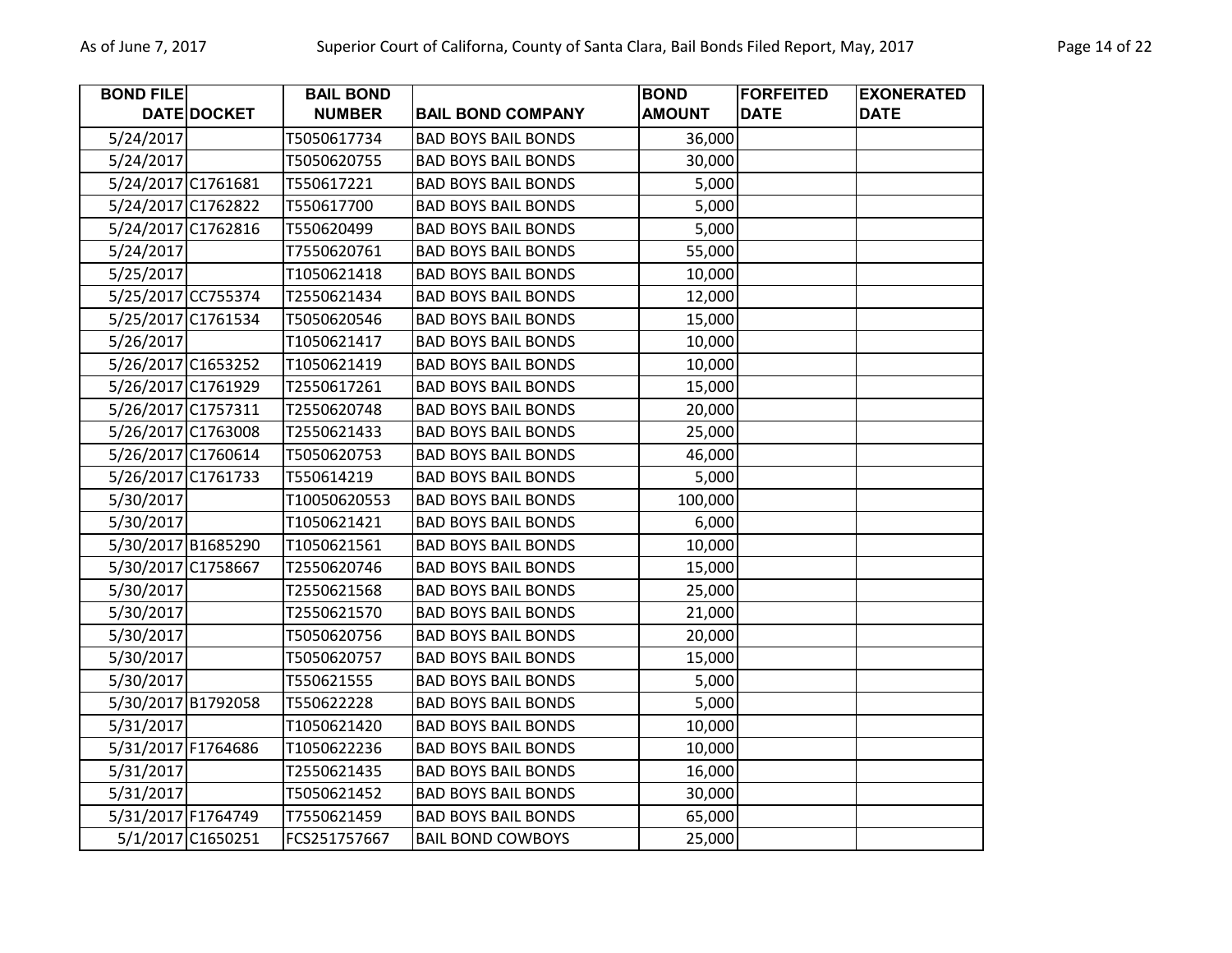| <b>BOND FILE</b> |                   | <b>BAIL BOND</b>  |                                | <b>BOND</b>   | <b>FORFEITED</b> | <b>EXONERATED</b> |
|------------------|-------------------|-------------------|--------------------------------|---------------|------------------|-------------------|
|                  | DATE DOCKET       | <b>NUMBER</b>     | <b>BAIL BOND COMPANY</b>       | <b>AMOUNT</b> | <b>DATE</b>      | <b>DATE</b>       |
|                  | 5/1/2017 C1758943 | AS15483616        | <b>BAIL HOTLINE BAIL BONDS</b> | 7,500         | 5/18/2017        |                   |
| 5/1/2017         |                   | AS15484622        | <b>BAIL HOTLINE BAIL BONDS</b> | 10,000        |                  |                   |
| 5/1/2017         |                   | AS15484623        | <b>BAIL HOTLINE BAIL BONDS</b> | 10,000        |                  |                   |
| 5/1/2017         |                   | AS51162806        | <b>BAIL HOTLINE BAIL BONDS</b> | 5,000         |                  |                   |
| 5/3/2017         |                   | AS100143800       | <b>BAIL HOTLINE BAIL BONDS</b> | 10,000        |                  |                   |
|                  | 5/3/2017 B1791515 | AS150100475       | <b>BAIL HOTLINE BAIL BONDS</b> | 150,000       |                  |                   |
|                  | 5/3/2017 B1688141 | AS50201216        | <b>BAIL HOTLINE BAIL BONDS</b> | 50,000        |                  |                   |
|                  | 5/3/2017 B1689054 | AS50201217        | <b>BAIL HOTLINE BAIL BONDS</b> | 50,000        |                  |                   |
|                  | 5/3/2017 C1651463 | AS51170749        | <b>BAIL HOTLINE BAIL BONDS</b> | 5,000         | 5/3/2017         |                   |
|                  | 5/5/2017 C1645439 | AS150100564       | <b>BAIL HOTLINE BAIL BONDS</b> | 150,000       |                  |                   |
|                  | 5/5/2017 C1762837 | AS25268345        | <b>BAIL HOTLINE BAIL BONDS</b> | 21,000        | 5/11/2017        |                   |
| 5/5/2017         |                   | AS25268346        | <b>BAIL HOTLINE BAIL BONDS</b> | 25,000        |                  |                   |
|                  | 5/5/2017 C1647045 | AS51170747        | <b>BAIL HOTLINE BAIL BONDS</b> | 5,000         |                  |                   |
|                  | 5/8/2017 F1764274 | AS100144502       | <b>BAIL HOTLINE BAIL BONDS</b> | 75,000        |                  |                   |
|                  | 5/8/2017 F1662153 | AS100145000       | <b>BAIL HOTLINE BAIL BONDS</b> | 100,000       |                  |                   |
|                  | 5/8/2017 F1764059 | AS100145194       | <b>BAIL HOTLINE BAIL BONDS</b> | 100,000       | 6/2/2017         |                   |
|                  | 5/8/2017 C1760759 | AS100145195       | <b>BAIL HOTLINE BAIL BONDS</b> | 60,000        | 5/17/2017        |                   |
|                  | 5/8/2017 F1764309 | AS1170750         | <b>BAIL HOTLINE BAIL BONDS</b> | 5,000         |                  |                   |
|                  | 5/8/2017 C1761856 | AS150100429       | <b>BAIL HOTLINE BAIL BONDS</b> | 110,000       |                  |                   |
|                  | 5/8/2017 C1762496 | AS15484624        | <b>BAIL HOTLINE BAIL BONDS</b> | 6,000         |                  |                   |
|                  | 5/8/2017 C1755184 | AS250100751       | <b>BAIL HOTLINE BAIL BONDS</b> | 210,000       |                  |                   |
| 5/8/2017         |                   | AS25268227        | <b>BAIL HOTLINE BAIL BONDS</b> | 25,000        |                  |                   |
| 5/8/2017         |                   | AS25268343        | <b>BAIL HOTLINE BAIL BONDS</b> | 25,000        |                  |                   |
| 5/8/2017         |                   | AS25269853        | <b>BAIL HOTLINE BAIL BONDS</b> | 25,000        |                  |                   |
| 5/8/2017         |                   | AS25269953        | <b>BAIL HOTLINE BAIL BONDS</b> | 20,000        |                  |                   |
|                  | 5/8/2017 C1756730 | AS50201218        | <b>BAIL HOTLINE BAIL BONDS</b> | 45,000        | 6/5/2017         |                   |
| 5/8/2017         |                   | 215598 AS50201219 | <b>BAIL HOTLINE BAIL BONDS</b> | 40,000        |                  |                   |
|                  | 5/8/2017 C1646400 | AS50201220        | <b>BAIL HOTLINE BAIL BONDS</b> | 41,000        |                  |                   |
| 5/9/2017         |                   | AS15484625        | <b>BAIL HOTLINE BAIL BONDS</b> | 15,000        |                  |                   |
| 5/9/2017         |                   | AS25269151        | <b>BAIL HOTLINE BAIL BONDS</b> | 25,000        |                  |                   |
| 5/9/2017         |                   | AS25269854        | <b>BAIL HOTLINE BAIL BONDS</b> | 25,000        |                  |                   |
|                  | 5/9/2017 C1635230 | AS50201221        | <b>BAIL HOTLINE BAIL BONDS</b> | 40,000        |                  |                   |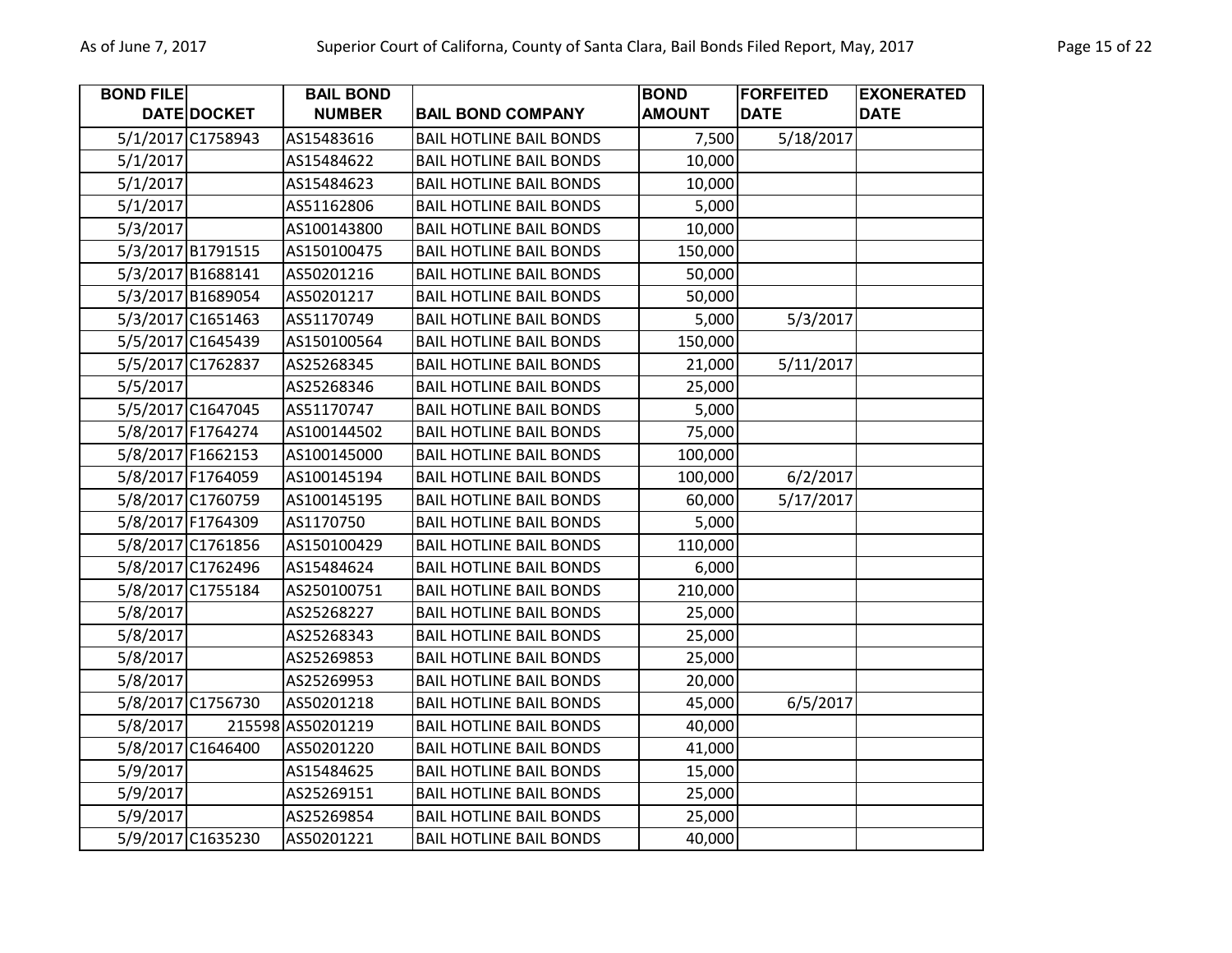| <b>BOND FILE</b>   |                    | <b>BAIL BOND</b> |                                | <b>BOND</b>   | <b>FORFEITED</b> | <b>EXONERATED</b> |
|--------------------|--------------------|------------------|--------------------------------|---------------|------------------|-------------------|
|                    | DATE DOCKET        | <b>NUMBER</b>    | <b>BAIL BOND COMPANY</b>       | <b>AMOUNT</b> | <b>DATE</b>      | <b>DATE</b>       |
|                    | 5/10/2017 C1761837 | AS100145193      | <b>BAIL HOTLINE BAIL BONDS</b> | 100,000       |                  |                   |
|                    | 5/10/2017 C1762839 | AS150100565      | <b>BAIL HOTLINE BAIL BONDS</b> | 125,000       | 5/22/2017        |                   |
|                    | 5/10/2017 C1649730 | AS15482264       | <b>BAIL HOTLINE BAIL BONDS</b> | 12,000        | 5/30/2017        |                   |
|                    | 5/10/2017 C1762902 | AS50201222       | <b>BAIL HOTLINE BAIL BONDS</b> | 26,000        |                  |                   |
| 5/10/2017          |                    | AS50201223       | <b>BAIL HOTLINE BAIL BONDS</b> | 26,000        |                  |                   |
|                    | 5/10/2017 C1761247 | AS50201224       | <b>BAIL HOTLINE BAIL BONDS</b> | 10,000        |                  |                   |
|                    | 5/10/2017 C1760772 | AS51170753       | <b>BAIL HOTLINE BAIL BONDS</b> | 5,000         |                  |                   |
|                    | 5/11/2017 C1760969 | AS25269150       | <b>BAIL HOTLINE BAIL BONDS</b> | 20,000        |                  |                   |
| 5/12/2017 C1645271 |                    | AS15484626       | <b>BAIL HOTLINE BAIL BONDS</b> | 6,000         |                  |                   |
|                    | 5/12/2017 C1647560 | AS15485637       | <b>BAIL HOTLINE BAIL BONDS</b> | 10,000        |                  |                   |
|                    | 5/12/2017 C1476023 | AS15485638       | <b>BAIL HOTLINE BAIL BONDS</b> | 10,000        |                  |                   |
|                    | 5/12/2017 B1791833 | AS15485639       | <b>BAIL HOTLINE BAIL BONDS</b> | 15,000        | 5/23/2017        |                   |
|                    | 5/12/2017 C1762659 | AS15485640       | <b>BAIL HOTLINE BAIL BONDS</b> | 10,000        | 5/12/2017        |                   |
|                    | 5/12/2017 C1762998 | AS500100345      | <b>BAIL HOTLINE BAIL BONDS</b> | 350,000       |                  |                   |
|                    | 5/12/2017 C1761724 | AS51170751       | <b>BAIL HOTLINE BAIL BONDS</b> | 5,000         |                  |                   |
|                    | 5/15/2017 C1762414 | AS100145380      | <b>BAIL HOTLINE BAIL BONDS</b> | 55,000        |                  |                   |
|                    | 5/15/2017 C1635552 | AS150100633      | <b>BAIL HOTLINE BAIL BONDS</b> | 100,000       |                  |                   |
|                    | 5/15/2017 C1759764 | AS252704711      | <b>BAIL HOTLINE BAIL BONDS</b> | 2,000         |                  |                   |
|                    | 5/15/2017 C1755946 | AS25270475       | <b>BAIL HOTLINE BAIL BONDS</b> | 2,000         |                  |                   |
| 5/15/2017          |                    | AS50201437       | <b>BAIL HOTLINE BAIL BONDS</b> | 35,000        |                  |                   |
| 5/15/2017          |                    | AS50201438       | <b>BAIL HOTLINE BAIL BONDS</b> | 35,000        |                  |                   |
| 5/16/2017 F1763670 |                    | AS15485643       | <b>BAIL HOTLINE BAIL BONDS</b> | 15,000        |                  |                   |
| 5/16/2017          |                    | AS15486891       | <b>BAIL HOTLINE BAIL BONDS</b> | 15,000        |                  |                   |
| 5/16/2017          |                    | AS25269954       | <b>BAIL HOTLINE BAIL BONDS</b> | 17,000        |                  |                   |
| 5/16/2017          |                    | AS25269955       | <b>BAIL HOTLINE BAIL BONDS</b> | 25,000        |                  |                   |
| 5/16/2017 F1764605 |                    | AS50201436       | <b>BAIL HOTLINE BAIL BONDS</b> | 37,000        |                  |                   |
| 5/16/2017          |                    | AS50201440       | <b>BAIL HOTLINE BAIL BONDS</b> | 50,000        |                  |                   |
|                    | 5/16/2017 C1756598 | AS50201622       | <b>BAIL HOTLINE BAIL BONDS</b> | 25,000        | 5/16/2017        |                   |
|                    | 5/16/2017 C1645041 | AS51162812       | <b>BAIL HOTLINE BAIL BONDS</b> | 5,000         | 5/17/2017        |                   |
|                    | 5/16/2017 C1755969 | AS51162814       | <b>BAIL HOTLINE BAIL BONDS</b> | 2,500         | 5/17/2017        |                   |
|                    | 5/16/2017 C1759330 | AS51162815       | <b>BAIL HOTLINE BAIL BONDS</b> | 1,000         | 5/17/2017        |                   |
|                    | 5/17/2017 F1763555 | AS15486890       | <b>BAIL HOTLINE BAIL BONDS</b> | 10,000        | 5/23/2017        |                   |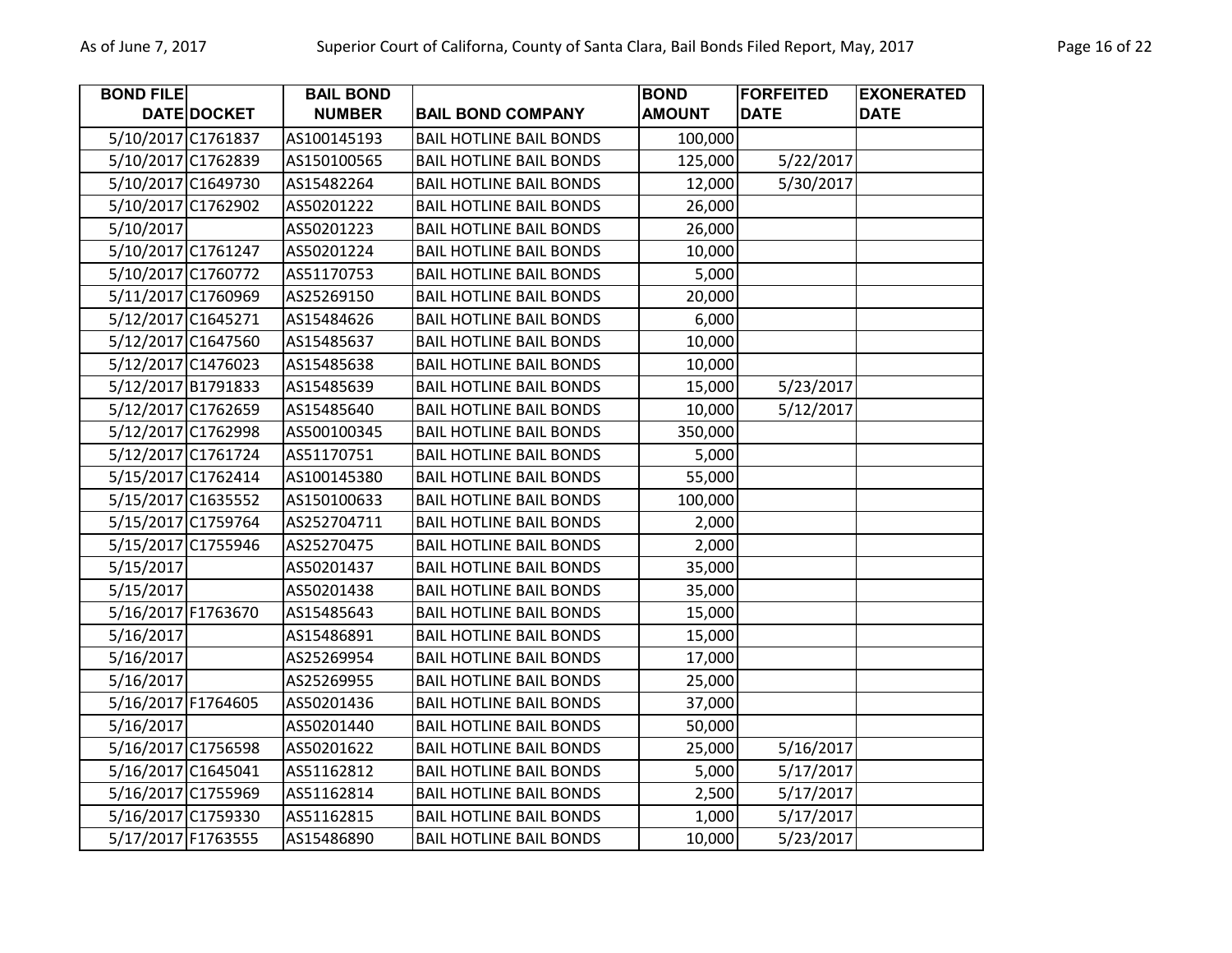| <b>BOND FILE</b> |                    | <b>BAIL BOND</b> |                                | <b>BOND</b>   | <b>FORFEITED</b> | <b>EXONERATED</b> |
|------------------|--------------------|------------------|--------------------------------|---------------|------------------|-------------------|
|                  | DATE DOCKET        | <b>NUMBER</b>    | <b>BAIL BOND COMPANY</b>       | <b>AMOUNT</b> | <b>DATE</b>      | <b>DATE</b>       |
| 5/17/2017        |                    | AS25270473       | <b>BAIL HOTLINE BAIL BONDS</b> | 16,000        |                  |                   |
|                  | 5/17/2017 C1760708 | AS51162813       | <b>BAIL HOTLINE BAIL BONDS</b> | 5,000         |                  |                   |
|                  | 5/17/2017 C1755923 | AS51170748       | <b>BAIL HOTLINE BAIL BONDS</b> | 5,000         |                  |                   |
|                  | 5/18/2017 C1762630 | AS100145391      | <b>BAIL HOTLINE BAIL BONDS</b> | 60,000        |                  |                   |
|                  | 5/18/2017 C1653986 | AS15485689       | <b>BAIL HOTLINE BAIL BONDS</b> | 6,000         |                  |                   |
|                  | 5/18/2017 C1754652 | AS25270477       | <b>BAIL HOTLINE BAIL BONDS</b> | 20,000        |                  |                   |
| 5/18/2017        |                    | AS25270478       | <b>BAIL HOTLINE BAIL BONDS</b> | 11,000        |                  |                   |
|                  | 5/18/2017 C1758060 | AS25270480       | <b>BAIL HOTLINE BAIL BONDS</b> | 25,000        |                  |                   |
|                  | 5/19/2017 C1653231 | AS15482290       | <b>BAIL HOTLINE BAIL BONDS</b> | 15,000        |                  |                   |
|                  | 5/19/2017 C1634574 | AS15482294       | <b>BAIL HOTLINE BAIL BONDS</b> | 10,000        |                  |                   |
|                  | 5/19/2017 C1509640 | AS15485641       | <b>BAIL HOTLINE BAIL BONDS</b> | 10,000        |                  |                   |
|                  | 5/19/2017 B1684053 | FCS101753042     | <b>BAIL HOTLINE BAIL BONDS</b> | 6,000         |                  | 6/5/2017          |
|                  | 5/22/2017 C1652951 | AS150100618      | <b>BAIL HOTLINE BAIL BONDS</b> | 150,000       |                  |                   |
|                  | 5/22/2017 C1633765 | AS15486893       | <b>BAIL HOTLINE BAIL BONDS</b> | 10,000        |                  |                   |
|                  | 5/22/2017 B1687824 | AS25270479       | <b>BAIL HOTLINE BAIL BONDS</b> | 20,000        |                  |                   |
|                  | 5/22/2017 B1792255 | AS25270481       | <b>BAIL HOTLINE BAIL BONDS</b> | 25,000        |                  |                   |
| 5/22/2017        |                    | AS25271063       | <b>BAIL HOTLINE BAIL BONDS</b> | 25,000        |                  |                   |
|                  | 5/22/2017 C1360926 | AS25271065       | <b>BAIL HOTLINE BAIL BONDS</b> | 25,000        |                  |                   |
| 5/22/2017        |                    | AS25271066       | <b>BAIL HOTLINE BAIL BONDS</b> | 25,000        |                  |                   |
|                  | 5/22/2017 C1757552 | AS50201439       | <b>BAIL HOTLINE BAIL BONDS</b> | 30,000        |                  |                   |
|                  | 5/22/2017 C1762823 | AS50201623       | <b>BAIL HOTLINE BAIL BONDS</b> | 30,000        |                  |                   |
| 5/22/2017        |                    | AS50201655       | <b>BAIL HOTLINE BAIL BONDS</b> | 10,000        |                  |                   |
|                  | 5/22/2017 C1758925 | AS51162816       | <b>BAIL HOTLINE BAIL BONDS</b> | 5,000         |                  |                   |
|                  | 5/22/2017 C1758045 | AS51162817       | <b>BAIL HOTLINE BAIL BONDS</b> | 5,000         |                  |                   |
|                  | 5/22/2017 C1232777 | AS51162818       | <b>BAIL HOTLINE BAIL BONDS</b> | 5,000         |                  |                   |
|                  | 5/22/2017 C1646550 | AS51162819       | <b>BAIL HOTLINE BAIL BONDS</b> | 5,000         |                  | 5/23/2017         |
|                  | 5/23/2017 C1762870 | AS15485691       | <b>BAIL HOTLINE BAIL BONDS</b> | 10,000        |                  |                   |
| 5/23/2017        |                    | AS15485692       | <b>BAIL HOTLINE BAIL BONDS</b> | 12,000        |                  |                   |
|                  | 5/23/2017 B1790780 | AS25268841       | <b>BAIL HOTLINE BAIL BONDS</b> | 20,000        |                  |                   |
|                  | 5/23/2017 C1762659 | AS25270483       | <b>BAIL HOTLINE BAIL BONDS</b> | 20,000        |                  |                   |
| 5/23/2017        |                    | AS25271064       | <b>BAIL HOTLINE BAIL BONDS</b> | 25,000        |                  |                   |
| 5/23/2017        |                    | AS50201624       | <b>BAIL HOTLINE BAIL BONDS</b> | 50,000        |                  |                   |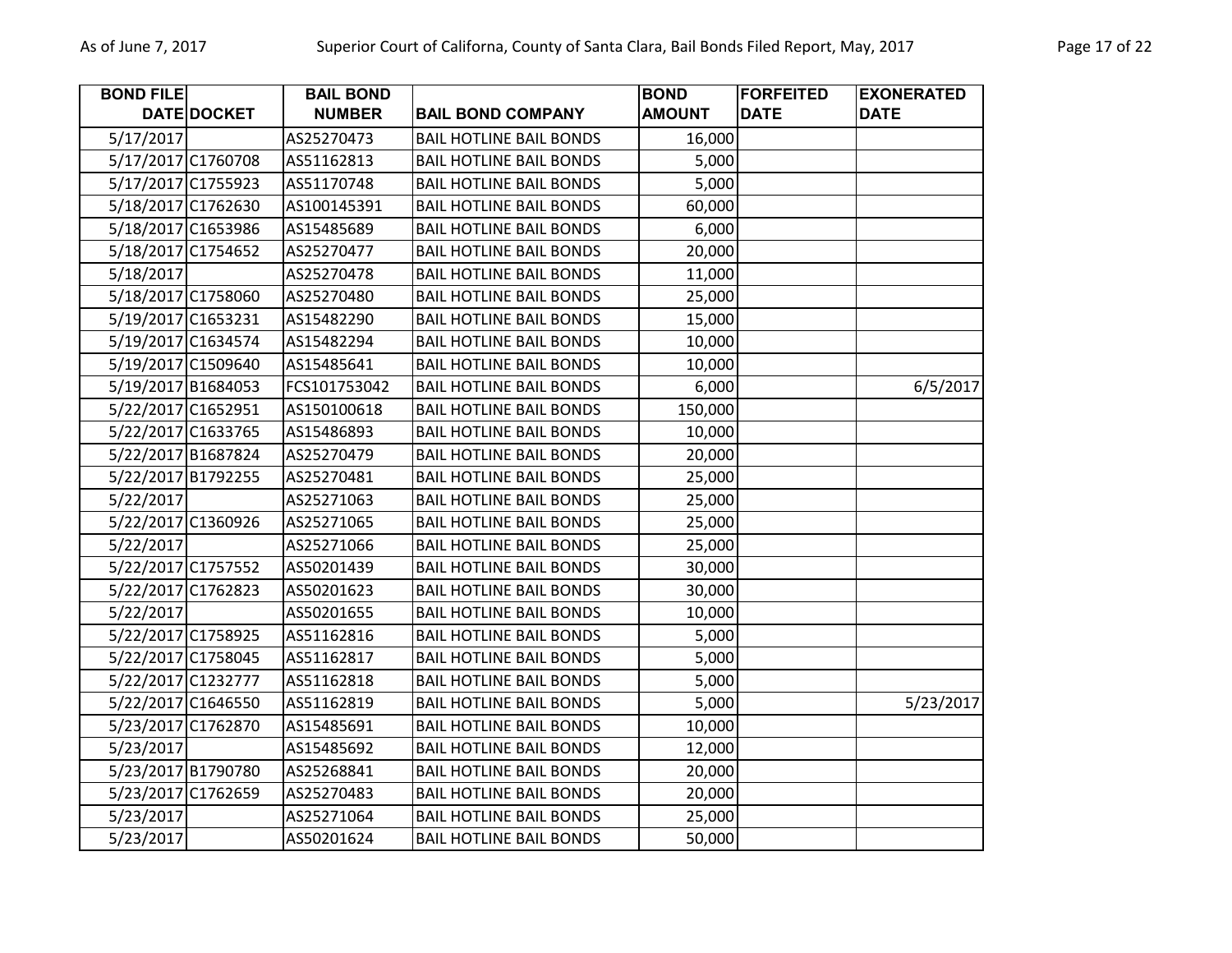| <b>BOND FILE</b>   |                    | <b>BAIL BOND</b> |                                | <b>BOND</b>   | <b>FORFEITED</b> | <b>EXONERATED</b> |
|--------------------|--------------------|------------------|--------------------------------|---------------|------------------|-------------------|
|                    | DATE DOCKET        | <b>NUMBER</b>    | <b>BAIL BOND COMPANY</b>       | <b>AMOUNT</b> | <b>DATE</b>      | <b>DATE</b>       |
|                    | 5/23/2017 B1792180 | AS50201657       | <b>BAIL HOTLINE BAIL BONDS</b> | 26,000        |                  |                   |
|                    | 5/23/2017 C1640452 | FCS101753043     | <b>BAIL HOTLINE BAIL BONDS</b> | 5,000         |                  |                   |
|                    | 5/23/2017 C1643958 | FCS101753044     | <b>BAIL HOTLINE BAIL BONDS</b> | 10,000        |                  |                   |
| 5/23/2017 C1644597 |                    | FCS501764424     | <b>BAIL HOTLINE BAIL BONDS</b> | 500           |                  |                   |
|                    | 5/24/2017 C1762944 | AS100145381      | <b>BAIL HOTLINE BAIL BONDS</b> | 80,000        |                  |                   |
|                    | 5/24/2017 C1646951 | AS50201656       | <b>BAIL HOTLINE BAIL BONDS</b> | 25,000        |                  |                   |
| 5/25/2017 C1642961 |                    | AS15486942       | <b>BAIL HOTLINE BAIL BONDS</b> | 15,000        |                  |                   |
| 5/25/2017 B1689633 |                    | AS50201660       | <b>BAIL HOTLINE BAIL BONDS</b> | 30,000        |                  |                   |
| 5/26/2017 C1491189 |                    | AS100145393      | <b>BAIL HOTLINE BAIL BONDS</b> | 100,000       |                  |                   |
|                    | 5/26/2017 C1643092 | AS100145394      | <b>BAIL HOTLINE BAIL BONDS</b> | 75,000        |                  |                   |
|                    | 5/26/2017 C1760591 | AS100145395      | <b>BAIL HOTLINE BAIL BONDS</b> | 100,000       |                  |                   |
| 5/26/2017          |                    | AS15486944       | <b>BAIL HOTLINE BAIL BONDS</b> | 10,000        |                  |                   |
|                    | 5/26/2017 C1762116 | AS25271609       | <b>BAIL HOTLINE BAIL BONDS</b> | 16,000        |                  |                   |
|                    | 5/26/2017 C1637834 | AS50201658       | <b>BAIL HOTLINE BAIL BONDS</b> | 50,000        |                  |                   |
|                    | 5/30/2017 C1762912 | AS100145396      | <b>BAIL HOTLINE BAIL BONDS</b> | 75,000        |                  |                   |
|                    | 5/30/2017 C1761789 | AS100145398      | <b>BAIL HOTLINE BAIL BONDS</b> | 75,000        |                  |                   |
|                    | 5/30/2017 C1369796 | AS100146053      | <b>BAIL HOTLINE BAIL BONDS</b> | 55,000        |                  |                   |
| 5/30/2017 C1757016 |                    | AS15486943       | <b>BAIL HOTLINE BAIL BONDS</b> | 10,000        |                  |                   |
| 5/30/2017          |                    | AS15487875       | <b>BAIL HOTLINE BAIL BONDS</b> | 10,000        |                  |                   |
| 5/30/2017 C1507457 |                    | AS15487876       | <b>BAIL HOTLINE BAIL BONDS</b> | 7,500         |                  |                   |
| 5/30/2017          |                    | AS15488016       | <b>BAIL HOTLINE BAIL BONDS</b> | 15,000        |                  |                   |
|                    | 5/30/2017 B1792335 | AS15488018       | <b>BAIL HOTLINE BAIL BONDS</b> | 10,000        |                  |                   |
|                    | 5/30/2017 B1790758 | AS25271172       | <b>BAIL HOTLINE BAIL BONDS</b> | 20,000        |                  |                   |
| 5/30/2017 B1791833 |                    | AS25271241       | <b>BAIL HOTLINE BAIL BONDS</b> | 20,000        |                  |                   |
| 5/30/2017          |                    | AS252712742      | <b>BAIL HOTLINE BAIL BONDS</b> | 25,000        |                  |                   |
| 5/30/2017          |                    | AS50202315       | <b>BAIL HOTLINE BAIL BONDS</b> | 32,000        |                  |                   |
| 5/30/2017          |                    | AS50202316       | <b>BAIL HOTLINE BAIL BONDS</b> | 50,000        |                  |                   |
|                    | 5/30/2017 B1790904 | AS51180959       | <b>BAIL HOTLINE BAIL BONDS</b> | 2,500         |                  |                   |
| 5/30/2017 C1651511 |                    | AS51180960       | <b>BAIL HOTLINE BAIL BONDS</b> | 2,500         |                  |                   |
| 5/30/2017          |                    | AS51180962       | <b>BAIL HOTLINE BAIL BONDS</b> | 5,000         |                  |                   |
|                    | 5/30/2017 C1638531 | FCS251764278     | <b>BAIL HOTLINE BAIL BONDS</b> | 20,000        |                  |                   |
|                    | 5/31/2017 F1662917 | AS25271610       | <b>BAIL HOTLINE BAIL BONDS</b> | 20,000        |                  |                   |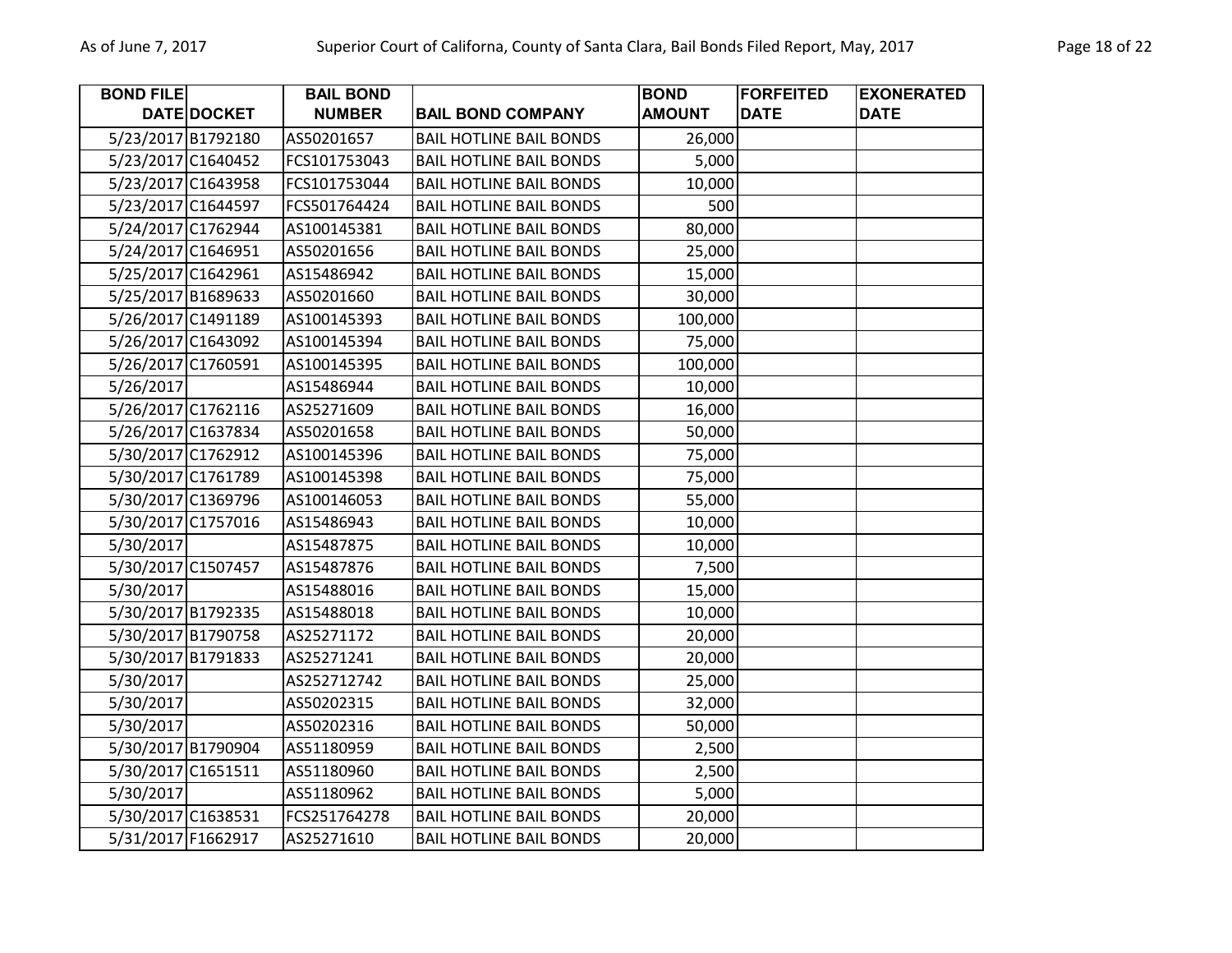| <b>BOND FILE</b> |                    | <b>BAIL BOND</b> |                                  | <b>BOND</b>   | <b>FORFEITED</b> | <b>EXONERATED</b> |
|------------------|--------------------|------------------|----------------------------------|---------------|------------------|-------------------|
|                  | DATE DOCKET        | <b>NUMBER</b>    | <b>BAIL BOND COMPANY</b>         | <b>AMOUNT</b> | <b>DATE</b>      | <b>DATE</b>       |
|                  | 5/31/2017 C1763065 | AS500100347      | <b>BAIL HOTLINE BAIL BONDS</b>   | 300,000       |                  |                   |
|                  | 5/26/2017 C1638744 | AS25267201       | BEVERLY NELSON BAIL BOND         | 25,000        |                  |                   |
| 5/8/2017         |                    |                  | 5272933983 BODYGUARD BAIL BONDS  | 25,000        |                  |                   |
| 5/22/2017        |                    |                  | 5551750184 BODYGUARD BAIL BONDS  | 25,000        |                  |                   |
| 5/23/2017        |                    |                  | 5272933996 BODYGUARD BAIL BONDS  | 25,000        |                  |                   |
|                  | 5/30/2017 C1756439 |                  | 5803093434 BODYGUARD BAIL BONDS  | 5,000         |                  |                   |
|                  | 5/10/2017 C1648394 | AS15485728       | <b>DIAZ BROS BAIL BONDS</b>      | 5,000         |                  |                   |
| 5/8/2017         |                    | 2017CC010603     | <b>DISCREET BAIL BONDS</b>       | 25,000        |                  |                   |
| 5/16/2017        |                    | 2017CC013788     | <b>DISCREET BAIL BONDS</b>       | 20,000        |                  |                   |
| 5/17/2017        |                    | 2017CC010513     | <b>DISCREET BAIL BONDS</b>       | 25,000        |                  |                   |
| 5/30/2017        |                    | 2017BB018624     | <b>DISCREET BAIL BONDS</b>       | 10,000        |                  |                   |
| 5/30/2017        |                    | 2017DD009744     | <b>DISCREET BAIL BONDS</b>       | 25,000        |                  |                   |
|                  | 5/12/2017 C1756074 | A152212191       | <b>DRAGON BAIL BONDS</b>         | 10,000        |                  |                   |
|                  | 5/12/2017 C1762931 |                  | 5551803332 EIGHT BALL BAIL BONDS | 35,000        |                  |                   |
| 5/15/2017        |                    |                  | 5105640848 EIGHT BALL BAIL BONDS | 61,000        |                  |                   |
|                  | 5/23/2017 F1764122 |                  | 5113583173 EIGHT BALL BAIL BONDS | 10,000        |                  |                   |
|                  | 5/23/2017 F1556249 |                  | 5272949797 EIGHT BALL BAIL BONDS | 20,000        |                  |                   |
|                  | 5/10/2017 C1650067 | 2017DD009084     | <b>ESPINOZA BAIL BONDS</b>       | 15,000        |                  |                   |
|                  | 5/15/2017 B1686393 | 2017BB004131     | <b>ESPINOZA BAIL BONDS</b>       | 10,000        |                  |                   |
| 5/19/2017        |                    | 2017DD009083     | <b>ESPINOZA BAIL BONDS</b>       | 45,000        |                  |                   |
|                  | 5/22/2017 C1761795 | 2017EE005685     | <b>ESPINOZA BAIL BONDS</b>       | 100,000       |                  |                   |
| 5/15/2017        |                    | AB00907003       | <b>GOLD CITY BAIL BONDS</b>      | 10,000        |                  |                   |
| 5/1/2017         |                    | T5050608139      | <b>GOLDEN STATE BAIL BONDS</b>   | 20,000        |                  |                   |
| 5/1/2017         |                    | T5050609245      | <b>GOLDEN STATE BAIL BONDS</b>   | 45,000        |                  |                   |
| 5/9/2017         |                    | T2550617068      | <b>GOLDEN STATE BAIL BONDS</b>   | 20,000        |                  |                   |
| 5/10/2017        |                    | T2550617070      | <b>GOLDEN STATE BAIL BONDS</b>   | 25,000        |                  |                   |
|                  | 5/10/2017 C1363905 | T2550617071      | <b>GOLDEN STATE BAIL BONDS</b>   | 15,000        |                  | 5/15/2017         |
| 5/11/2017        |                    | T2550617072      | <b>GOLDEN STATE BAIL BONDS</b>   | 25,000        |                  |                   |
| 5/12/2017        |                    | T2550617073      | <b>GOLDEN STATE BAIL BONDS</b>   | 25,000        |                  |                   |
| 5/17/2017        |                    | T5050609244      | <b>GOLDEN STATE BAIL BONDS</b>   | 30,000        |                  |                   |
| 5/19/2017        |                    | T5050617078      | <b>GOLDEN STATE BAIL BONDS</b>   | 10,000        |                  |                   |
| 5/22/2017        |                    | T5050617076      | <b>GOLDEN STATE BAIL BONDS</b>   | 5,000         |                  |                   |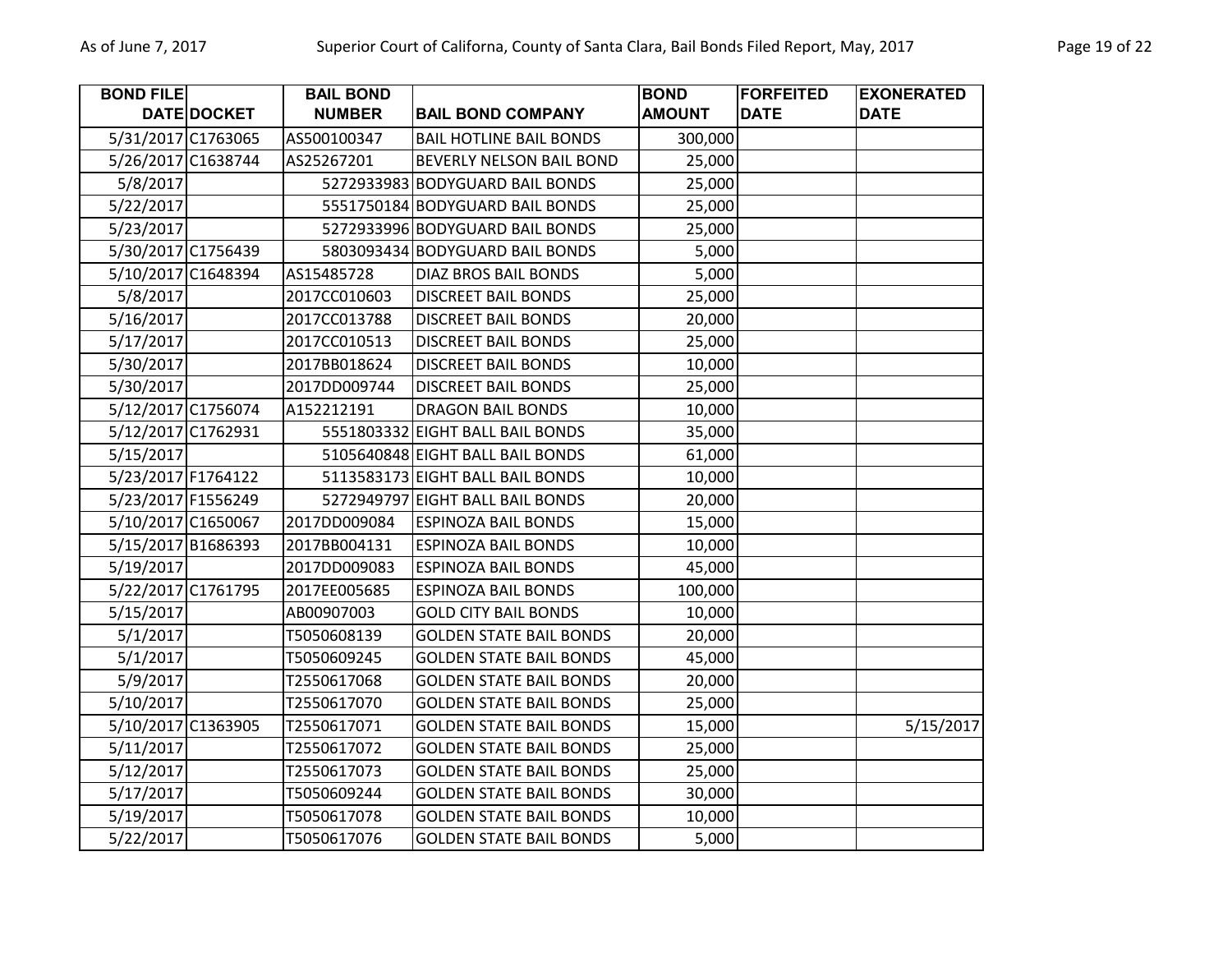| <b>BOND FILE</b>   |                    | <b>BAIL BOND</b> |                                | <b>BOND</b>   | <b>FORFEITED</b> | <b>EXONERATED</b> |
|--------------------|--------------------|------------------|--------------------------------|---------------|------------------|-------------------|
|                    | DATE DOCKET        | <b>NUMBER</b>    | <b>BAIL BOND COMPANY</b>       | <b>AMOUNT</b> | <b>DATE</b>      | <b>DATE</b>       |
| 5/23/2017          |                    | T2550617075      | <b>GOLDEN STATE BAIL BONDS</b> | 10,000        |                  |                   |
|                    | 5/24/2017 C1648776 | T10050609247     | <b>GOLDEN STATE BAIL BONDS</b> | 10,000        |                  |                   |
|                    | 5/24/2017 C1501743 | T2550617074      | <b>GOLDEN STATE BAIL BONDS</b> | 7,000         |                  |                   |
|                    | 5/24/2017 C1642768 | T5050617077      | <b>GOLDEN STATE BAIL BONDS</b> | 10,000        |                  |                   |
|                    | 5/26/2017 C1761353 | T10050617081     | <b>GOLDEN STATE BAIL BONDS</b> | 100,000       |                  |                   |
|                    | 5/26/2017 C1755237 | T2550621470      | <b>GOLDEN STATE BAIL BONDS</b> | 10,000        |                  |                   |
|                    | 5/26/2017 C1631386 | T5050617079      | <b>GOLDEN STATE BAIL BONDS</b> | 20,000        |                  |                   |
| 5/1/2017           |                    | 2017DD008973     | <b>GOTHAM BAIL BONDS</b>       | 20,000        |                  |                   |
| 5/30/2017          |                    | 2017DD008949     | <b>GOTHAM BAIL BONDS</b>       | 50,000        |                  |                   |
| 5/31/2017 F1764895 |                    | 2017FF000182     | <b>GOTHAM BAIL BONDS</b>       | 250,000       |                  |                   |
|                    | 5/12/2017 B1474822 | AC00921010       | HAND IN HAND BAIL BONDS        | 10,000        |                  |                   |
|                    | 5/30/2017 C1760129 |                  | 5250103223 JAG BAIL BONDS, INC | 25,000        |                  |                   |
| 5/30/2017          |                    | AC00925375       | KEITH CARTER BAIL BONDS        | 25,000        |                  |                   |
|                    | 5/1/2017 C1761345  | B314400097       | <b>LATINO BAIL BONDS</b>       | 25,000        |                  |                   |
| 5/1/2017           |                    | B314400099       | LATINO BAIL BONDS              | 25,000        |                  |                   |
|                    | 5/2/2017 C1760538  | B64001654        | <b>LATINO BAIL BONDS</b>       | 5,000         |                  |                   |
| 5/8/2017           |                    | B314400183       | <b>LATINO BAIL BONDS</b>       | 26,000        |                  |                   |
|                    | 5/8/2017 C1761636  | B3H4560125       | <b>LATINO BAIL BONDS</b>       | 150,000       |                  |                   |
|                    | 5/11/2017 C1762165 | B64001655        | <b>LATINO BAIL BONDS</b>       | 5,000         |                  |                   |
|                    | 5/15/2017 C1759362 | B314401388       | LATINO BAIL BONDS              | 20,000        |                  |                   |
|                    | 5/17/2017 C1761928 | B314401387       | <b>LATINO BAIL BONDS</b>       | 20,000        |                  |                   |
| 5/23/2017          |                    | B514500009       | <b>LATINO BAIL BONDS</b>       | 21,000        |                  |                   |
|                    | 5/25/2017 C1763390 | B1H4550384       | <b>LATINO BAIL BONDS</b>       | 80,000        |                  |                   |
|                    | 5/26/2017 C1762149 | B314401390       | <b>LATINO BAIL BONDS</b>       | 16,000        |                  |                   |
| 5/31/2017          |                    | B314401590       | <b>LATINO BAIL BONDS</b>       | 25,000        |                  |                   |
| 5/1/2017           |                    |                  | 5272869437 LE BAIL BONDS       | 20,000        |                  |                   |
|                    | 5/5/2017 C1526668  |                  | 5113525638 LE BAIL BONDS       | 5,000         |                  |                   |
|                    | 5/8/2017 C1757120  |                  | 5105665029 LE BAIL BONDS       | 100,000       |                  |                   |
|                    | 5/8/2017 B1791819  |                  | 5113525670 LE BAIL BONDS       | 10,000        |                  |                   |
|                    | 5/8/2017 C1763035  |                  | 5200146735 LE BAIL BONDS       | 100,000       |                  |                   |
| 5/8/2017           |                    |                  | 5272846685 LE BAIL BONDS       | 25,000        |                  |                   |
| 5/8/2017           |                    |                  | 5272869411 LE BAIL BONDS       | 25,000        |                  |                   |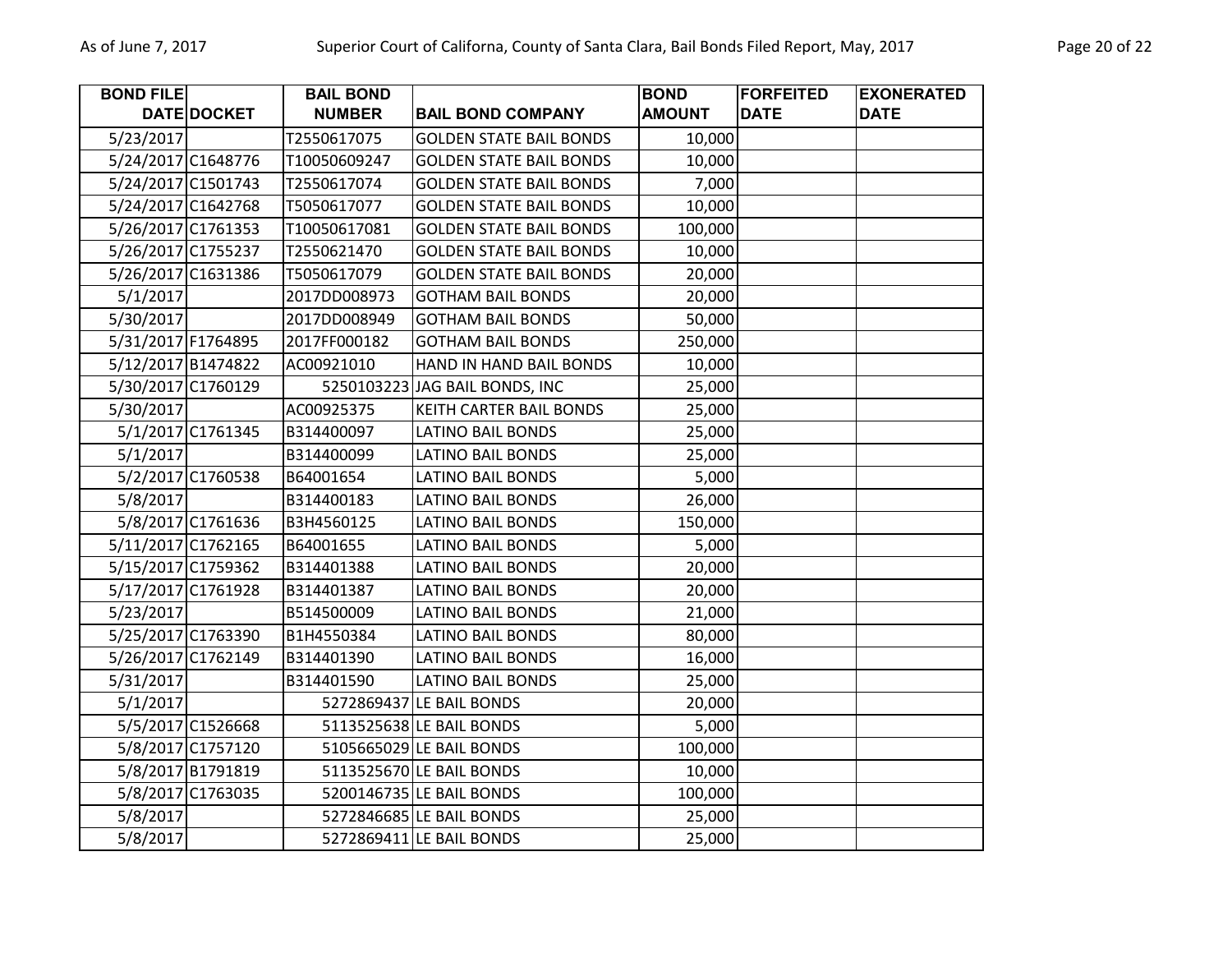| <b>BOND FILE</b> |                    | <b>BAIL BOND</b> |                           | <b>BOND</b>   | <b>FORFEITED</b> | <b>EXONERATED</b> |
|------------------|--------------------|------------------|---------------------------|---------------|------------------|-------------------|
|                  | DATE DOCKET        | <b>NUMBER</b>    | <b>BAIL BOND COMPANY</b>  | <b>AMOUNT</b> | <b>DATE</b>      | <b>DATE</b>       |
| 5/8/2017         |                    |                  | 5551712359 LE BAIL BONDS  | 25,000        |                  |                   |
|                  | 5/9/2017 C1632607  |                  | 5105665061 LE BAIL BONDS  | 75,000        |                  |                   |
|                  | 5/9/2017 C1648933  |                  | 5113525683 LE BAIL BONDS  | 10,000        |                  |                   |
|                  | 5/11/2017 C1754843 |                  | 5272869383 LE BAIL BONDS  | 16,000        |                  |                   |
|                  | 5/12/2017 B1791802 |                  | 5113525654 LE BAIL BONDS  | 10,000        |                  |                   |
| 5/15/2017        |                    |                  | 5272869424 LE BAIL BONDS  | 25,000        |                  |                   |
|                  | 5/16/2017 C1636658 |                  | 5105665003 LE BAIL BONDS  | 75,000        |                  |                   |
|                  | 5/16/2017 F1764600 |                  | 5551747652 LE BAIL BONDS  | 30,000        |                  |                   |
|                  | 5/17/2017 C1652586 |                  | 5551753974 LE BAIL BONDS  | 35,000        |                  |                   |
|                  | 5/22/2017 C1754586 |                  | 5113526200 LE BAIL BONDS  | 10,000        |                  |                   |
| 5/23/2017        |                    |                  | 5272869648 LE BAIL BONDS  | 25,000        |                  |                   |
| 5/26/2017        |                    |                  | 5272869440 LE BAIL BONDS  | 25,000        |                  |                   |
| 5/31/2017        |                    |                  | 5272869619 LE BAIL BONDS  | 20,000        |                  |                   |
|                  | 5/5/2017 C1761080  | SS3013784        | <b>LIEN TA BAIL BONDS</b> | 25,000        |                  |                   |
|                  | 5/25/2017 C1761725 | SS5006186        | <b>LIEN TA BAIL BONDS</b> | 20,000        |                  |                   |
| 5/1/2017         |                    | AS15486243       | <b>LUNA BAIL BONDS</b>    | 7,000         |                  |                   |
| 5/2/2017         |                    | AS15486241       | <b>LUNA BAIL BONDS</b>    | 10,000        |                  |                   |
|                  | 5/5/2017 C1759647  | AS15486248       | <b>LUNA BAIL BONDS</b>    | 10,000        |                  |                   |
|                  | 5/5/2017 C1760003  | AS25262556       | <b>LUNA BAIL BONDS</b>    | 25,000        |                  |                   |
| 5/10/2017        |                    | AS50193312       | <b>LUNA BAIL BONDS</b>    | 50,000        |                  |                   |
|                  | 5/12/2017 C1760969 | AS25263883       | <b>LUNA BAIL BONDS</b>    | 20,000        |                  |                   |
|                  | 5/12/2017 C1760969 | AS50193217       | <b>LUNA BAIL BONDS</b>    | 40,000        |                  |                   |
|                  | 5/12/2017 C1764937 | AS50193218       | <b>LUNA BAIL BONDS</b>    | 35,000        |                  |                   |
| 5/15/2017        |                    | AS25263884       | <b>LUNA BAIL BONDS</b>    | 25,000        |                  |                   |
| 5/16/2017        |                    | AS15486240       | <b>LUNA BAIL BONDS</b>    | 5,000         |                  |                   |
| 5/16/2017        |                    | AS15487027       | <b>LUNA BAIL BONDS</b>    | 10,000        |                  |                   |
| 5/16/2017        |                    | AS50193219       | LUNA BAIL BONDS           | 50,000        |                  |                   |
| 5/16/2017        |                    | AS50193220       | <b>LUNA BAIL BONDS</b>    | 50,000        |                  |                   |
|                  | 5/17/2017 C1479615 | AS15486238       | <b>LUNA BAIL BONDS</b>    | 10,000        |                  |                   |
| 5/22/2017        |                    | AS25263873       | <b>LUNA BAIL BONDS</b>    | 25,000        |                  |                   |
|                  | 5/22/2017 C1629942 | AS51136011       | LUNA BAIL BONDS           | 5,000         |                  |                   |
|                  | 5/25/2017 B1791980 | AS51149988       | <b>LUNA BAIL BONDS</b>    | 5,000         |                  |                   |